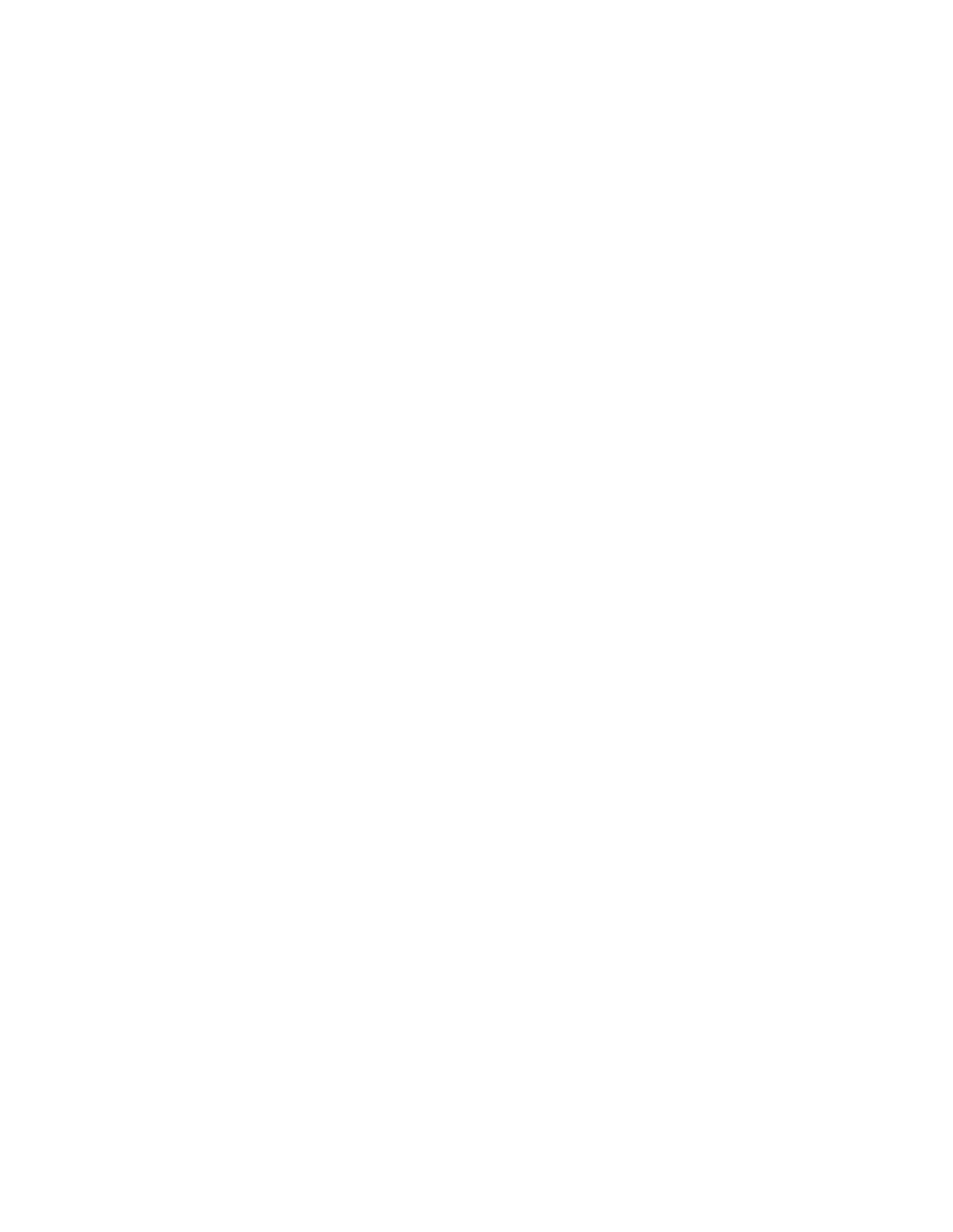# **Table of Contents**

| Step Four: I've Been Funded. Now What? 14            |  |
|------------------------------------------------------|--|
| Step Five: Evaluation, Progress Reports & Renewal 17 |  |
|                                                      |  |
|                                                      |  |
|                                                      |  |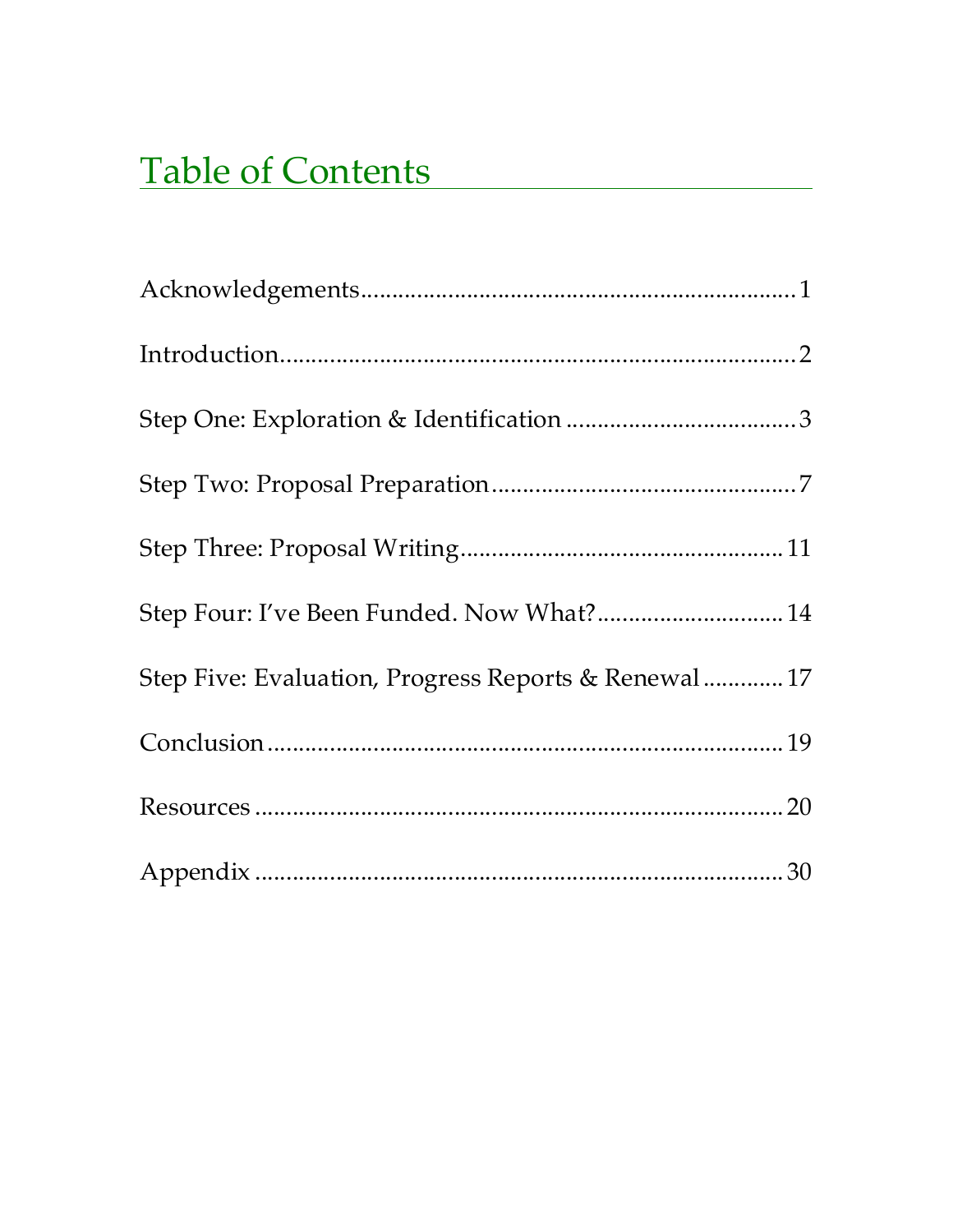# **Acknowledgements**

This text began with a casual conversation about the difficulties faculty face when moving from the role of principal investigator (PI) of a research program to PI of a training grant program. While the transition to PI of a training grant can be filled with uncertainty, many faculty have and continue to make the necessary transition.

Training grant programs provide a range of benefits to the students and faculty involved. Training grant programs serve as fertile ground for leadership development -- for both students and faculty. Since students model behavior learned during their training, students on training grants learn collaborative leadership from their PIs. In turn, faculty mentors involved with training grants learn valuable leadership skills that will enhance their careers.

We hope that this manual, by illuminating those characteristics and strategies that mark a well-prepared PI, will allow additional faculty to enter into research leadership through creation of innovative training programs that support the next generation of science researchers.

We have been privileged to work with a selection of exceedingly fine faculty and administrators at the University of Kansas. Special thanks go to Marigold Linton, Robert Barnhill, James Orr, C. Russel Middaugh, Sara Rosen and a host of others who have allowed us to "come along for the ride" and encouraged our own journeys.

The first draft of this missive was presented at the 2010 annual conference of the Society for the Advancement of Chicanos and Native Americans in Science. Our appreciation also goes to this phenomenal professional association, which encourages those of us who value diversity and mentoring in the sciences. We are delighted to have been invited back for a second session.

– Roberta Pokphanh & John Augusto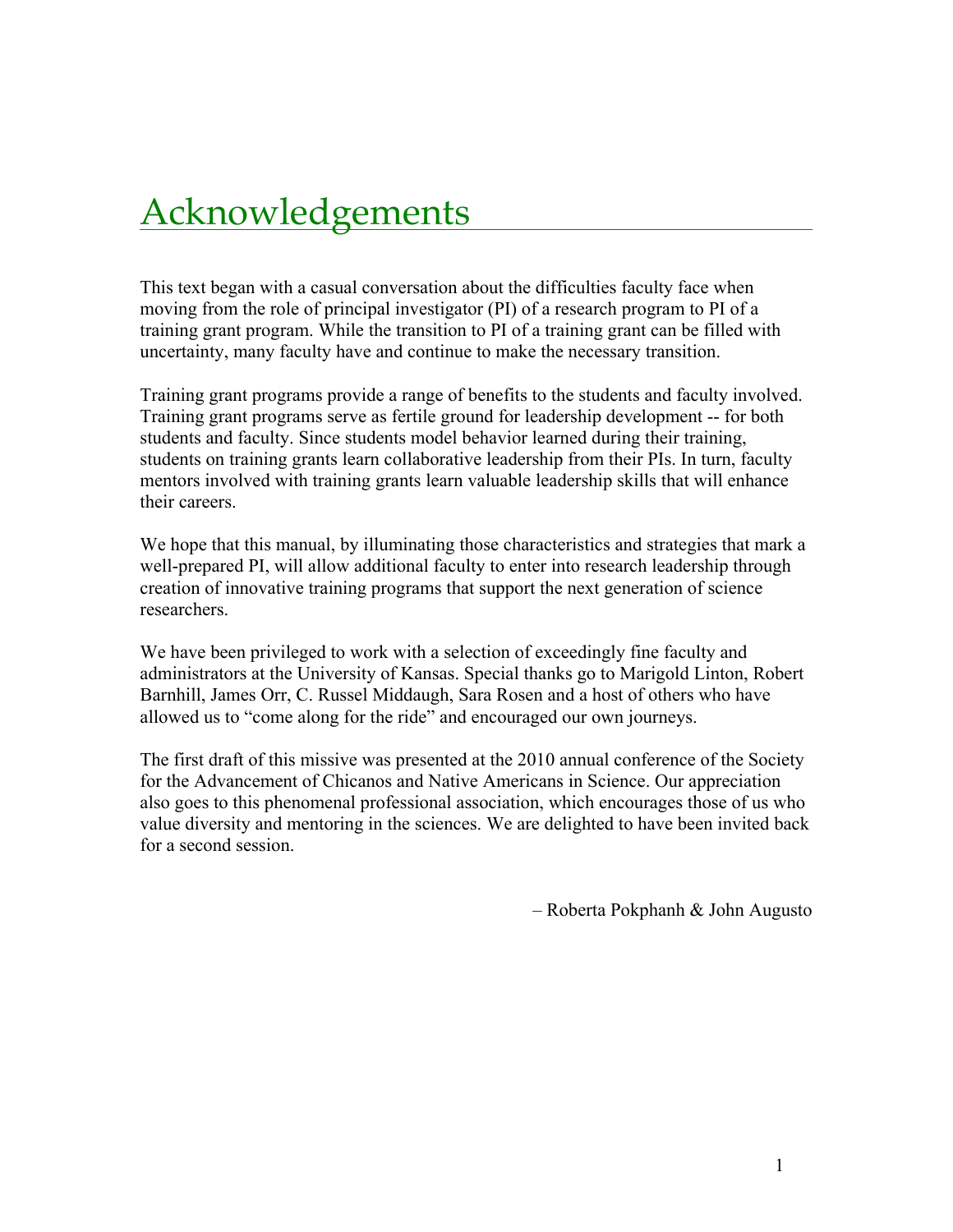# Introduction

Faculty who serve as principal investigators for training grant programs must possess skills beyond the bench to lead the production and mentoring of the next generation of scientific researchers. This manual provides a "roadmap" to the unique skills and knowledge necessary for the creation and administration of successful training grant programs.

The training grant process is divided here into five stages: identification, preparation, proposal writing, administration, and evaluation and renewal. Advice and tips are provided for each stage.

A list of resources – from funding agencies and professional associations to books and articles on proposal preparation and training – is also provided. Additionally, sample checklists to supplement the proposal process are included in the appendix to aid the proposal writer.

This text is not intended to assist the proposal writer with polishing his/her skills as a grant writer; rather the focus is on those aspects of training grant proposals that are distinct from research grant proposals.

# Why Apply for a Training Program?

Training programs are designed to support faculty principal investigators (PIs) who are invested in and committed to training the next generation of researchers. A potential training grant PI is someone who is dedicated not only to research, but to training and service to the larger community. The "why?" for many training grant faculty is just that; a commitment to giving back and mentoring students – both for the benefit of the PI's home institution and to the discipline itself.

### Consider This:

*The National Institutes of Health offer opportunities to apply for pre- and post-doctoral training grants thru over 20 different agencies. In 2009, \$754 million was awarded in Ruth L. Kirschstein National Research Service Award programs. (http://report.nih.gov/NIHDatabook)*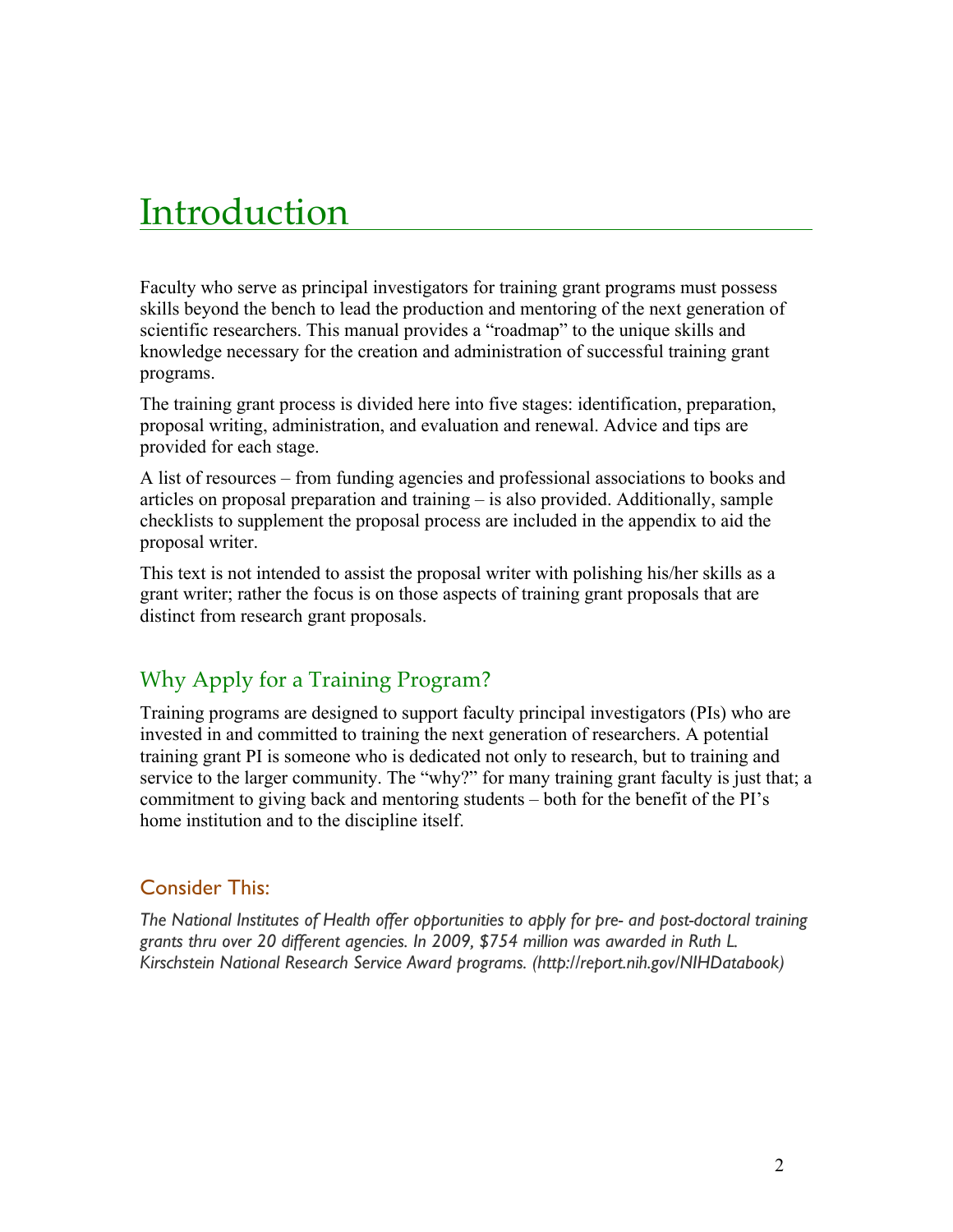# Step One:

# **Exploration & Identification**

The first step in a training grant program proposal is exploration to identify the people, resources, and programs that will contribute to a successful proposal and training program. The following items should be considered.

# Am I Ready?

An appropriately positioned and committed principal investigator (PI) is one of the most critical components of a successful training grant proposal. Ask yourself the following questions:

### • Am I at the right point in my career?

The PI should be a tenured professor with a strong research and funding track record – preferably with the agency that funds the training program. A full professor with a thriving research program and a commitment to mentoring and service is an ideal candidate.

# • Do I have the appropriate experience?

The PI should have a proven track record in obtaining research funding, training undergraduate, graduate, and/or postdoctoral fellows. Current grant support, publications, and successful trainees should evidence this experience. PIs should also seek to gain administrative experience at the department level before pursuing a training grant program.

### • Do I have a strong network?

The PI should have a well-established network of collaborating faculty and a familiarity with administrators and research support staff at his/her institution. Additionally the PI needs to establish a familiarity with people and grant proposal and review procedures at the funding agency.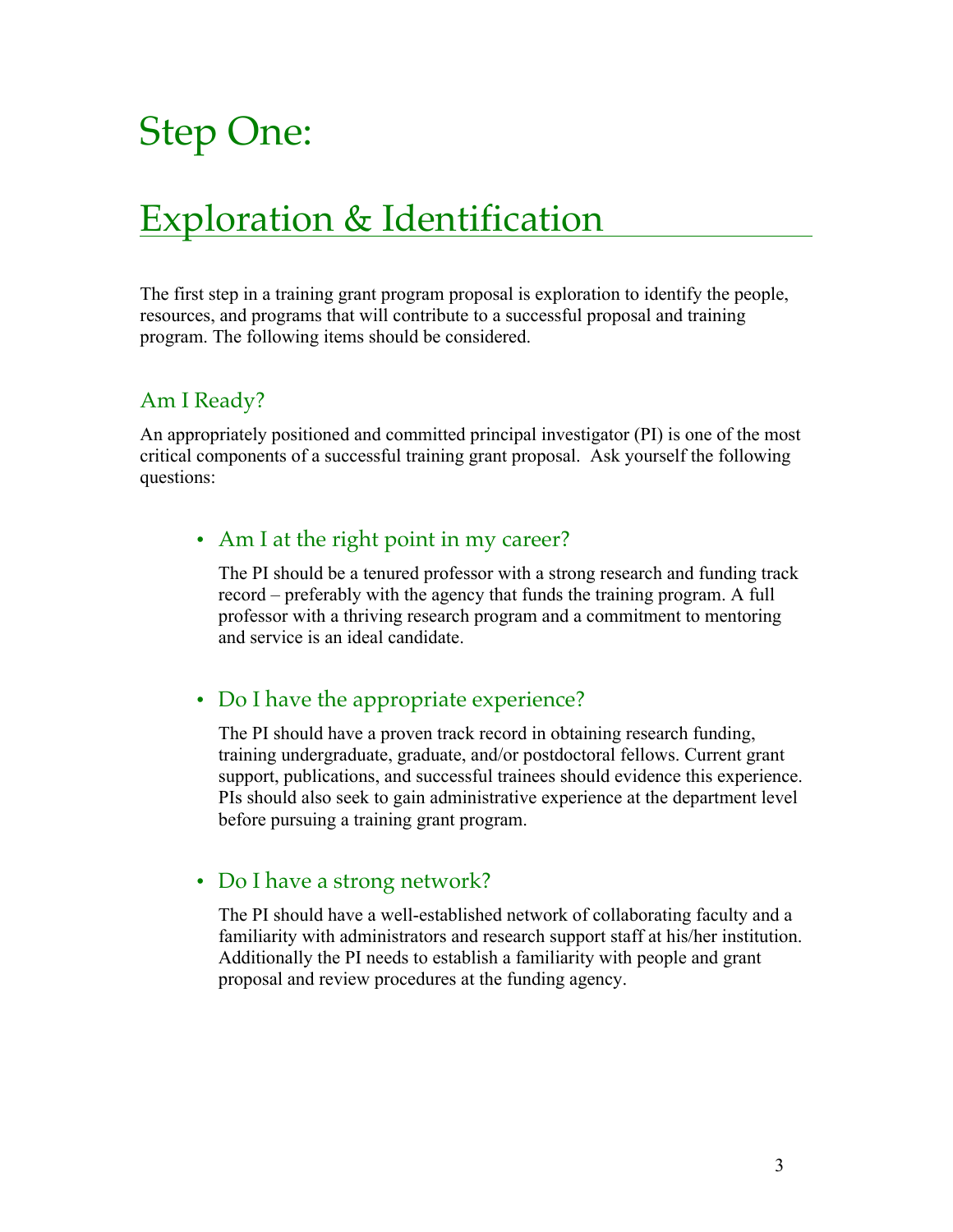# Consider This:

*If you have not yet reached the point in your career where you are fully qualified to consider a training grant proposal, there are steps you can take to move in that direction. These may include:*

- *earning tenure/promotion*
- *establishing a solid research program*
- *establishing a track record of training undergraduate, graduate and/or postdoctoral fellows*
- *gaining administrative experience*
- *positioning yourself with your institution and funding agencies*

# Programs and Funding Sources

The next question to answer is what it is you hope to accomplish with your training program and which funding agency and mechanism is appropriate. If you are unfamiliar with the various training grant programs, this is the time to do some research. The information below should be of assistance as you explore the various options.

| Agency                     | Program                           | <b>Trainee Level</b>                                 |
|----------------------------|-----------------------------------|------------------------------------------------------|
| <b>NIH</b>                 | T32                               | Predoctoral / Postdoctoral                           |
| <b>NIH</b><br>(NIGMS/MORE) | MARC/U-STAR                       | Undergraduate                                        |
| <b>NIH</b><br>(NIGMS/MORE) | MBRS / RISE / IMSD                | Undergraduate / Graduate                             |
| <b>NIH</b><br>(NIGMS/MORE) | Bridges / PREP /<br><b>IRACDA</b> | Undergraduate /<br>Post-baccalaureate / Postdoctoral |
| <b>NSF</b>                 | <b>IGERT</b>                      | Undergraduate / Graduate                             |
| <b>NSF</b>                 | <b>REU</b>                        | Undergraduate                                        |
| <b>NSF</b>                 | <b>ADVANCE</b>                    | Faculty                                              |
| <b>NSF</b>                 | <b>LSAMP</b>                      | Undergraduate / Graduate                             |
| <b>HHMI</b>                |                                   | Undergraduate                                        |

### Selected Training Grant Programs: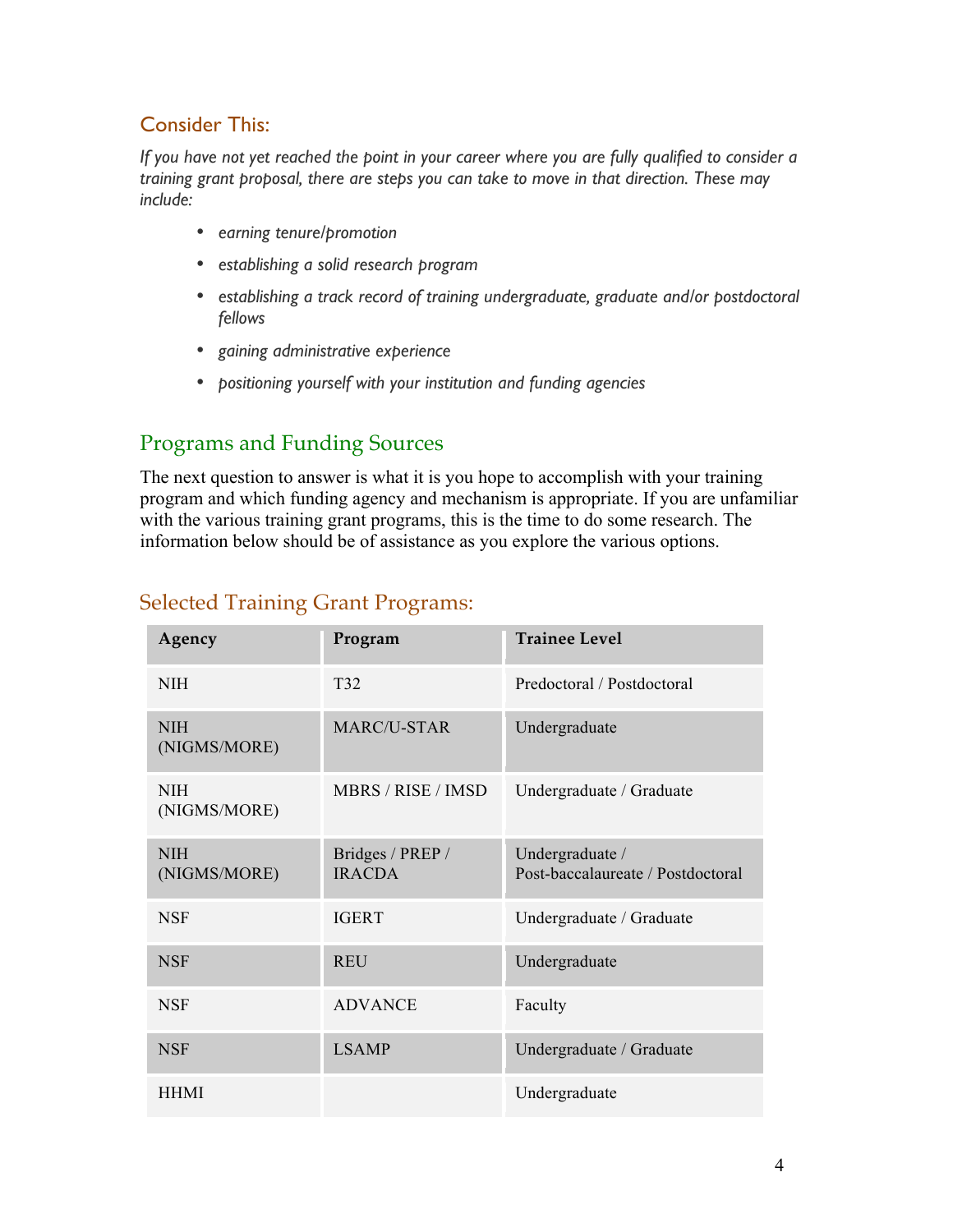Consider the following questions:

# • What agency fits?

The National Institutes of Health and National Science Foundation offer different programs in different areas of research for different types of trainees. The research focus of your training program needs to be relevant to the types of research the agency funds.

### • Do I want to train undergraduate, graduate, or postdoctoral fellows?

Different programs target different groups. Additionally, some programs focus on training in the summer; others the academic year. The number of trainees allowed under the program is also a consideration; training programs can have as few as two or more than fifty participants.

### • Which programs make sense for my department and institution?

Not all institutions qualify for all types of programs; you should consider how the training program fits in with the goals of your academic program and institution.

### **Collaborators**

Identify who your collaborators will be. Consider the following questions:

- Will you have Co-Investigators?
- Will you have participation from other departments and programs at your own institution?
- Will you have partner institutions?
- Who will serve as research mentors for the participants?

### Consider This:

*Participating faculty mentors should be a balanced combination of experienced and upcoming faculty. Create a mix of new, fresh faculty researchers and established full professors. If your program includes more than one department/degree program, balance the number of faculty and trainees in each of these areas.*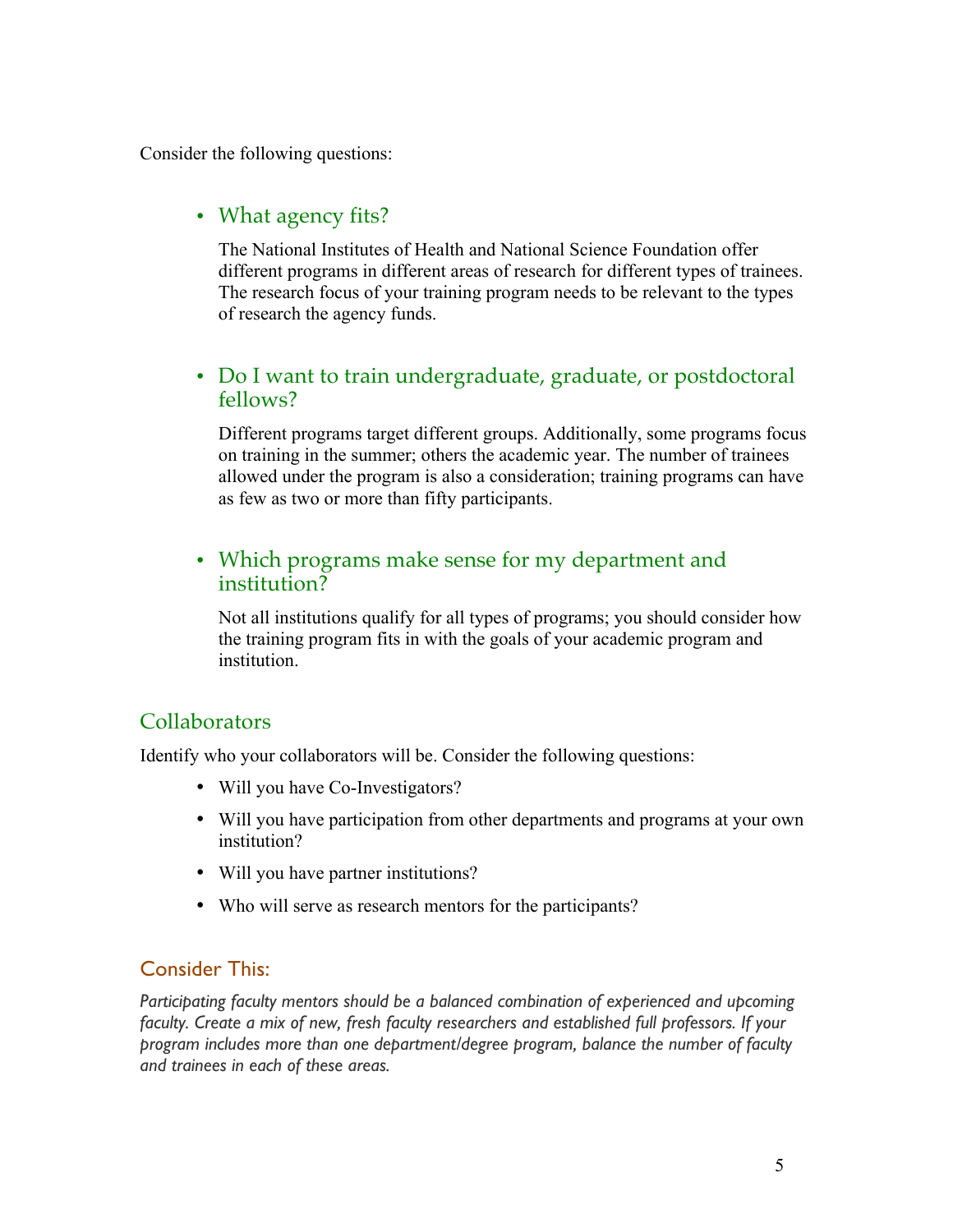# The Idea: Broader Impacts and Training

The next step towards a training grant program is establishing the idea for the training program. As with a research proposals, training grant proposals should combine proven "techniques" with something novel. The novel aspects may be related to the subject area and/or the training methods. The goal of a training program is to produce the next generation of researchers; how will your program be uniquely successful in this quest? What broader impact will your training program's success have on the field?

Educate yourself on the current literature on training students in the sciences. Not sure where to start? Look through the resources section for a few suggestions; but do not limit yourself to these resources. Investigate those relevant to the specific field of research and/or target group of trainees. Training undergraduate students from urban communities in mathematics and training postdoctoral fellows in the latest pharmacological techniques may require very different strategies.

# Seeking Advice

Faculty with experience in training grant programs are a fabulous resource. Talk to someone who has a successful training grant at your institution or another institution. Attend conferences like the annual meetings of the Society for the Advancement of Chicanos and Native Americans in Science (SACNAS) and the Annual Biomedical Research Conference for Minority Students (ABRCMS) and visit with training grant PIs and representatives of the granting agencies.

### Consider This:

*A core steering committee may assist with key decisions regarding the structure and administration of the training program. These individuals can also serve as mentors for you in different areas. Consider expertise in reviewing proposals, administrative decision making, collaborations with other institutions, and other characteristics in your selection of your steering committee.*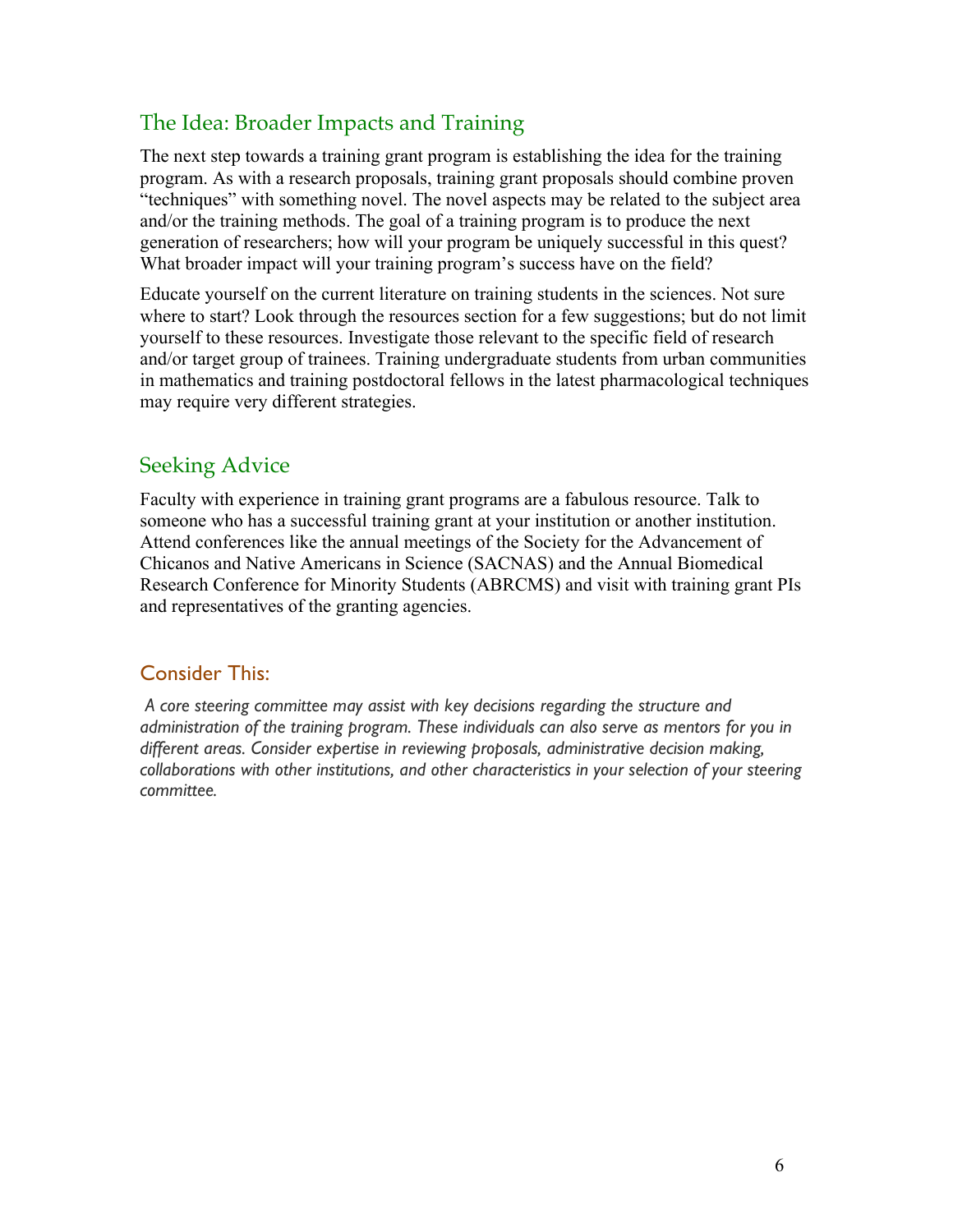# Step Two:

# Preparation

Once the training grant program mechanism has been identified and your steering committee selected, it is time to prepare to write the training grant proposal.

# Read the Directions

Training grant proposals are not like research proposals. Read the directions. Pay attention to requirements and deadlines. Familiarize yourself with whether the program supports or requires partners, institutional data, national data, inclusion of research and literature on training, recruitment of underrepresented populations, or any other component required for the proposal that you will prepare.

### Consider This:

*Proposal announcements are rarely a scintillating read. However, knowing what you need to prepare, what information you need to gather, and who you will need to involve in the proposal are essential to success. Everything – from overall organization of the proposal to minute details like the fonts and margins – are stipulated in the proposal announcement. Read it. Study it. Follow the directions.*

### Know the Success Rates

Familiarize yourself with the success rates of the type of proposal you will submit. For example, the NIH RePORT website (http://report.nih.gov/) indicates that the success rate for T32 applications has ranged from 42-65% over the past decade. Visit with your agency contact about the success rates for the program you are interested in.

Investigate who has been funded, where, and what they are doing. Many of the program websites list participating institutions. Learning what has been funded and what is working for other programs can not only give you a head start on identifying successful strategies, but also assist in identifying what will make your proposal unique and novel.

### Consider This:

*Know your program director. Your agency contact can often provide insights that cannot be obtained anywhere else.*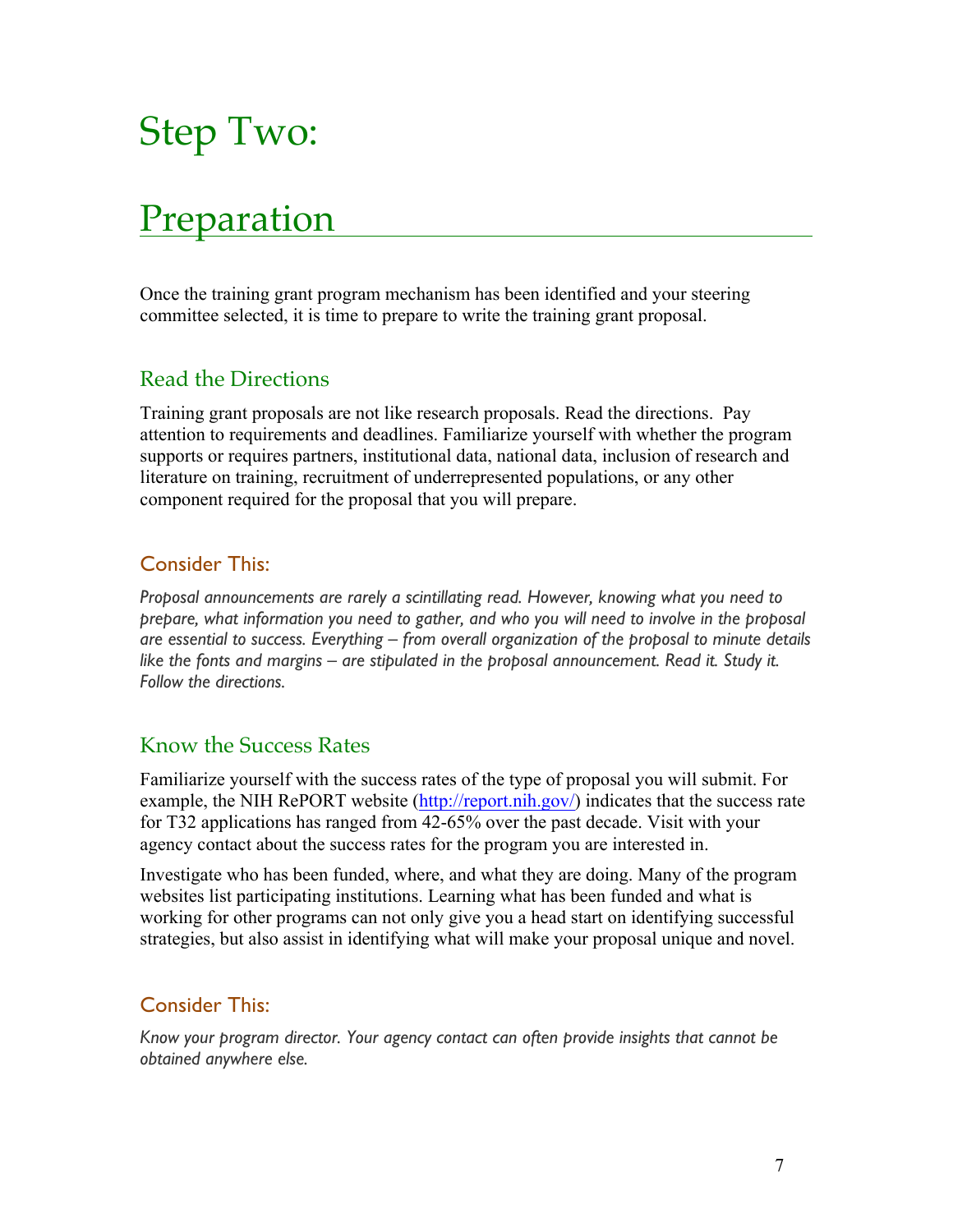# Know the Research (the research on training)

Faculty know their research field. But a training grant PI also needs to know how to train students in the field. Find the relevant literature on training. Familiarize yourself with the successful strategies. Use it where appropriate. Cite it as necessary in your proposal. Your training grant proposal must demonstrate evidence of potential for success. Just as preliminary data is evidence for your research proposal, you must also show "preliminary data" for your training program proposal.

### Partners

The proposal of a partnership with one or more institutions requires that many questions be answered.

- Does the training program require or encourage institutional partnerships?
- What institutions will you partner with?
- Is there a track record of collaborations between faculty and administrators at these institutions?
- What efforts between the two partners can already be included as part of the program?
- Who needs to be involved?
- What rules and regulations may exist at your institution? At your partner institution?
- What benefit will the partnership bring to both institutions?
- How will the administration of the grant be managed among the partners?
- How involved will partners be with proposal development?
- How involved will partners be with day-to-day decision making?

Many training programs either succeed or fail based on the strength of the partnerships between institutions. Partnerships are like houseplants. Forget to feed them, water them, or give them adequate sunlight, and they will wither and die. Once in a while, a little judicious pruning and repotting doesn't hurt either.

### Consider This:

*Institutional partnerships should benefit all partnering institutions. When approaching a partner remember to "walk a mile in someone else's shoes." Share information about what the program mechanism allows and what your ideas are. But ASK your partner what will be of benefit to their institution, faculty, and students. You may be surprised.*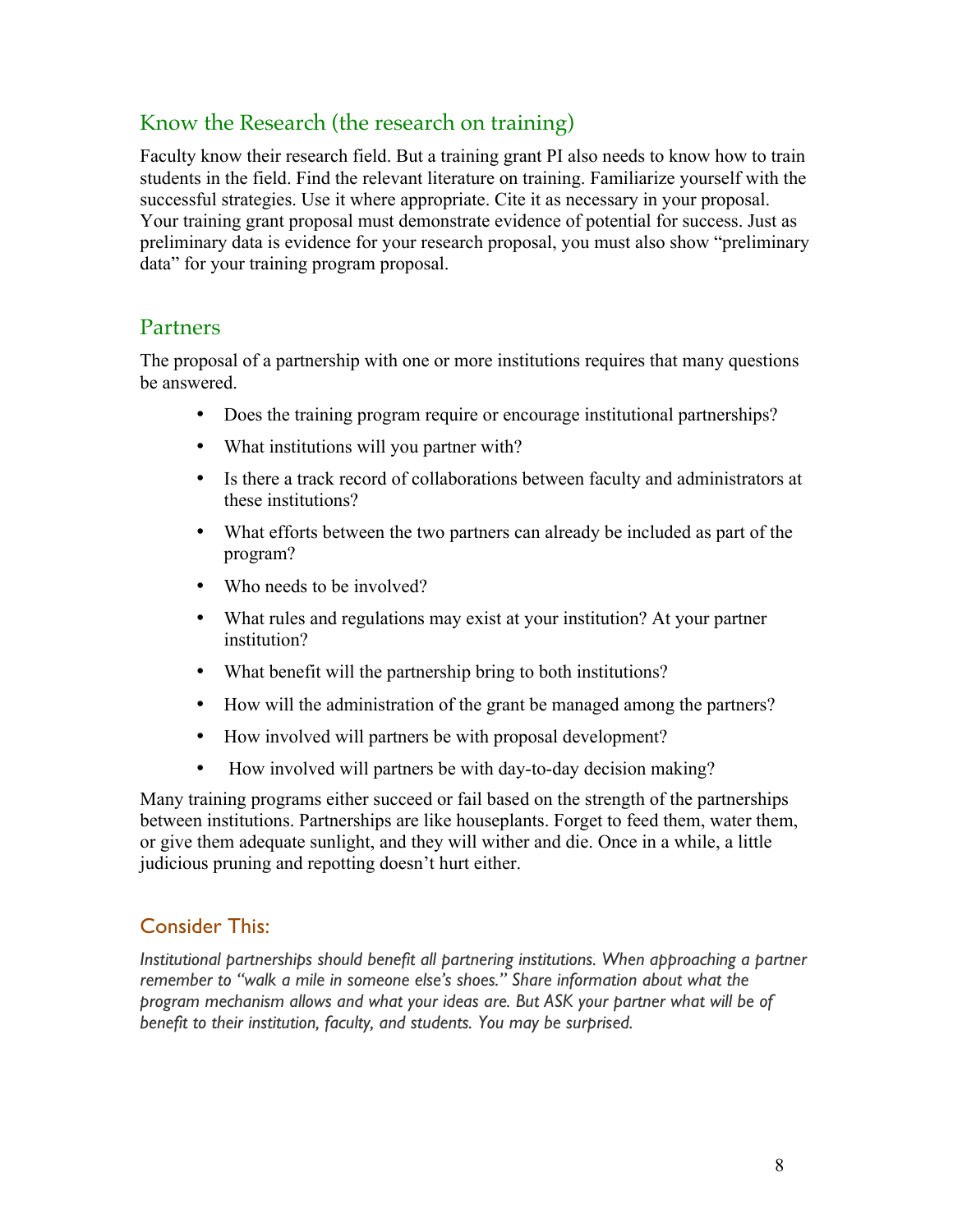# Data – Institutional

A successful grant proposal is based on data. Training grant proposals require solid baseline data so that success can be measured. You will need to gather this data from a variety of sources. The institutional planning office at your institution (and your partnering institutions) is a critical source of data. Depending on the type of training program you are proposing, you may need to collect and summarize data on applicants, admitted students, retention rates, graduation rates, and matriculation or other types of institutional data. These offices are often quite busy with many requests, and requests as far in advance of the deadline as possible are appreciated.

You may also need to supplement the institutional records with information directly from the departments/programs participating in the proposal. Again, plan adequate time to work with departmental staff to gather this additional data as necessary.

You will also need to plan adequate time and resources to summarize the institutional data that you gather. In addition to what may be quite specific requirements about the format in which this data must be reported to the granting agency, you will want time to evaluate the data and ensure that your institution can both demonstrate a need for the activity that you are proposing *and* a possibility of success.

# Data – National

You will also want to gather national data to assist with situating your institution within the larger national trends. National data may come from a variety of sources. The following table lists a few of the common sources of data.

# Selected Sources of National Data

| Data Source                                        | Web Address                                       | <b>Types of Data Provided</b>                                |
|----------------------------------------------------|---------------------------------------------------|--------------------------------------------------------------|
| National Center for<br><b>Education Statistics</b> | http://nces.ed.gov/                               | US educational data                                          |
| NSF Survey of<br><b>Earned Doctorates</b>          | http://www.nsf.gov/statistics/<br>srvydoctorates/ | Data from the annual survey of<br>doctoral degree recipients |
| NSF WebCASPAR                                      | https://webcaspar.nsf.gov/                        | National education database                                  |
| <b>US Census</b>                                   | http://www.census.gov/                            | Population and economic data                                 |
| National Academy of<br><b>Sciences</b>             | http://www.nap.edu/                               | Reports on training in the sciences                          |
| Council of Graduate<br>Schools                     | http://www.cgsnet.org/                            | Reports on graduate level data.                              |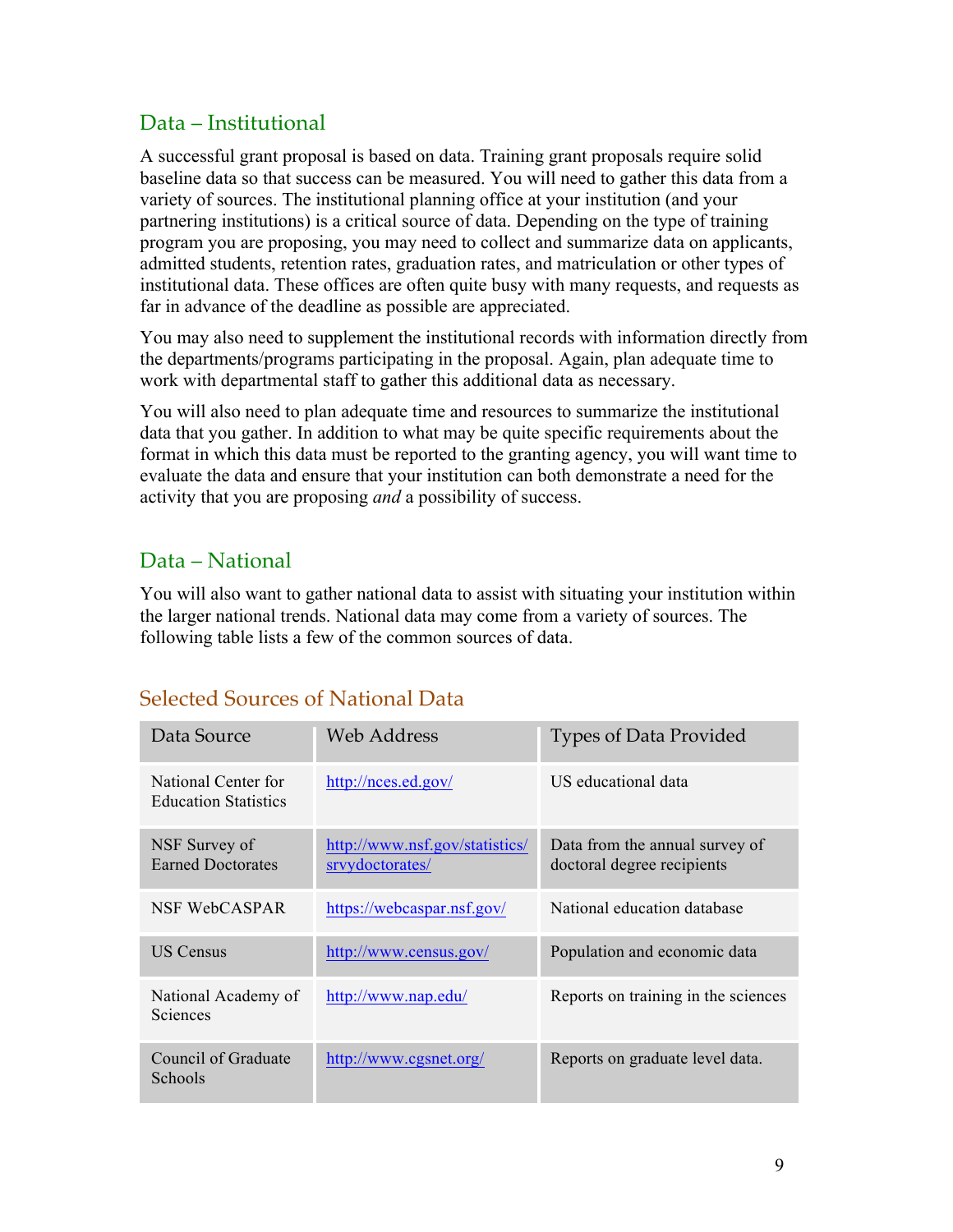### Consider This:

*Staying up-to-date on the latest national data can be difficult. Two good sources of information are The Chronicle of Higher Education and Inside Higher Education. You may wish to consider subscribing to their free email service to stay up-to-date on some of the latest data reports.*

# Support – Institutional Commitments

Training grant programs may strongly encourage (or require) institutional commitment. This commitment may come in a variety of forms. From provisions for specialized courses/training for participants, to additional stipends, funds for research, recruitment, or a variety of other items, you should consider both the needs of the training program and the resources available at your institution.

Start by documenting what the training grant program is already receiving in support from the institution and participating departments. These could be things like meeting and office space for the program, student recruitment support, and student workshops on poster presentations. Approach the appropriate administrators (your department chair, dean, research administrator, provost, other) with a clear plan and budget in hand. Ask for things that are within their power to grant, and within reason. Get the agreement in writing. This may mean following your meeting up with an email detailing the agreement that was reached.

### Consider This:

*Talk with other training grant PIs at your institution and peer institutions. What institutional commitments have they received? This should assist you in knowing what you should ask for.*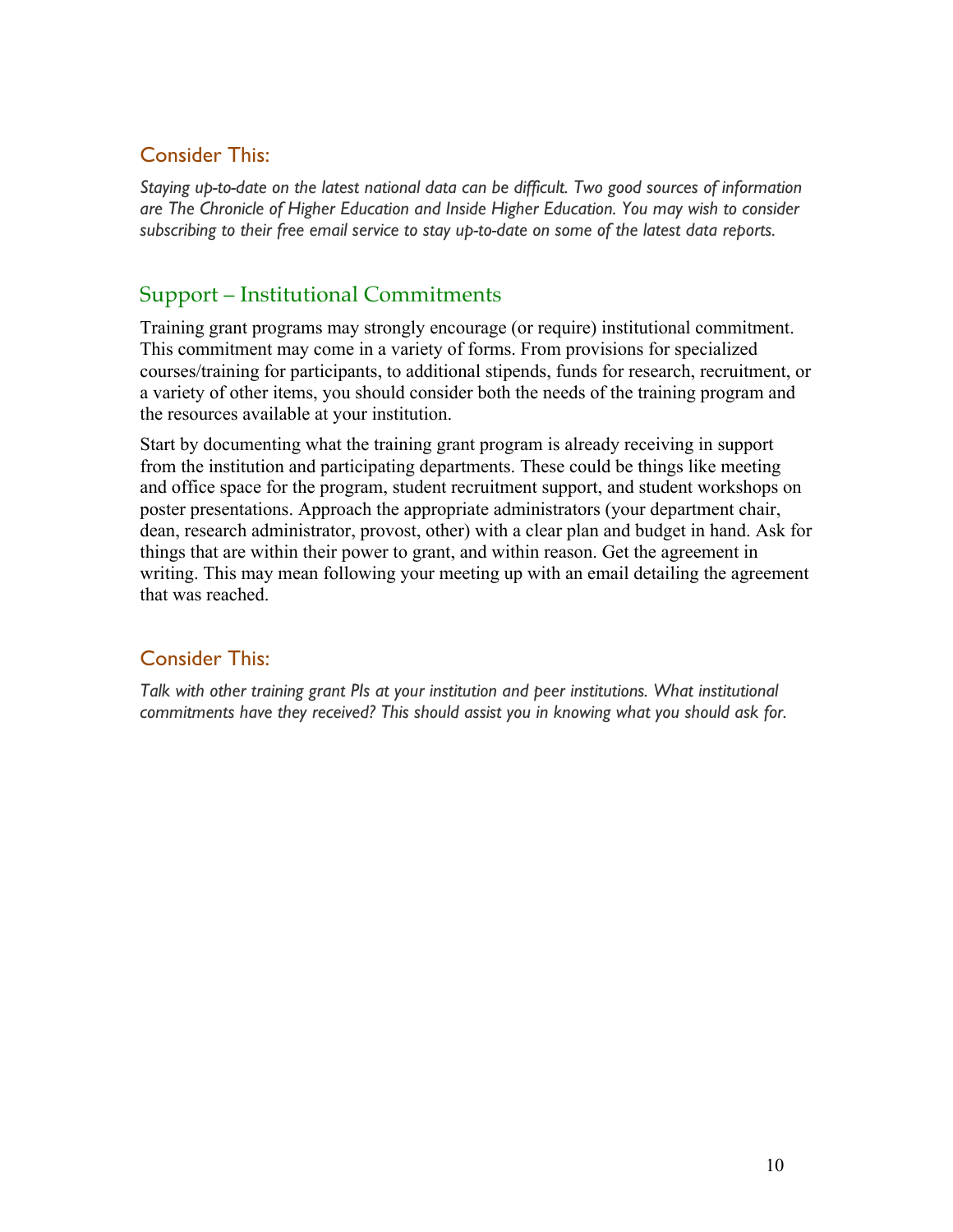# Step Three:

# Proposal Writing

You have explored your options and done the groundwork for your proposal. Now it is time to start writing. The following discussion provides information on some of the steps and components common to training grant proposals.

# Get Organized

Good proposals are not written in a vacuum. Few research faculty can put together a training grant proposal alone. Identify your team, assign tasks, and set deadlines. Delegate, prioritize, and plan. See the sample checklists in the appendix for sample planning documents.

# Recruitment Plan

Training programs require participants. How will participants be recruited for the program? The recruitment plan should begin with the current baseline data and build by elaborating on how additional appropriate candidates will be recruited and selected. Will the recruitment plan focus on partner institutions, on attending minority recruitment conferences and events, on a feeder summer research experience, or other appropriate mechanisms? Describe the recruitment strategies succinctly and clearly.

Recruitment of underrepresented populations is an important concern for many training grant funding agencies. Investigate information provided by granting agencies on best practices for the recruitment of underrepresented groups, and include these strategies in your recruitment plan. For example, the following websites are recommended by NIH:

- Community for Advanced Graduate Training: https://cagt.nigms.nih.gov/
- Examples of NIGMS-Funded NRSA Training Programs with Notable Records of Recruitment and Retention of Underrepresented Minority Students: http://www.nigms.nih.gov/Training/Diversity/Examples.htm
- Minority Programs Update: http://www.nigms.nih.gov/Publications/MPU.htm
- NIGMS Procedures for Implementation of the NIH Requirement for the Recruitment and Retention Plan to Enhance Diversity: http://www.nigms.nih.gov/Training/Diversity/NIGMSProcedures.htm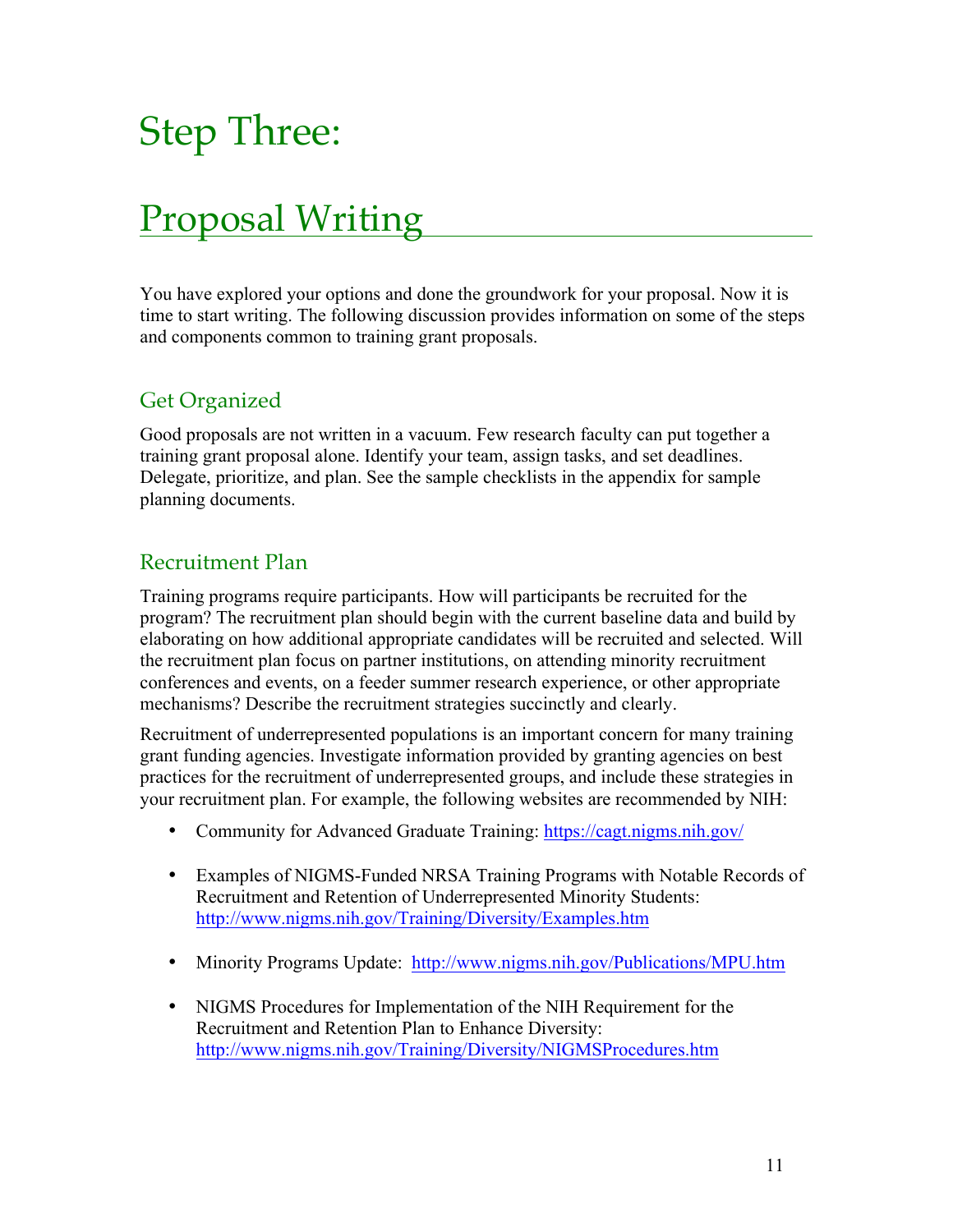- Presentation "Promoting Diversity in Research: Championing an Inclusive Scientific Workforce": http://www.nigms.nih.gov/News/Reports/PromoteDiversity06072009.htm
- Resources for Recruiting and Retaining individuals to Achieve Diversity: http://grants1.nih.gov/training/faq\_diversity.htm#f1

# Consider This:

*You will also want to provide information on how participants will be selected from those that apply. Target a minimum of three times as many applicants as positions available in the training program. The graphic below demonstrates a recommended pool of eligible students.*



# Training Plan

How will you train the program participants? The answer to this question will vary greatly depending upon the training mechanism. The training program is the essential basis of your proposal. What is your idea and why is it novel? What will your training program provide to participants that does not exist currently? What courses, workshops, and research experiences will shape the participants experience, transforming them into successful researchers? Will students present their research at local and national meetings? What activities will solidify a successful cohort?

The training plan should detail the specific activities of the proposed program. These may include:

- Courses
- Professional development workshops (grant writing, publishing, presentation skills)
- Seminars
- Symposia
- Conference attendance
- Specialized training (lab techniques, statistical skills, or other training necessary)
- Training in the responsible conduct of research (this is often a separate section of the proposal)
- Program meetings and events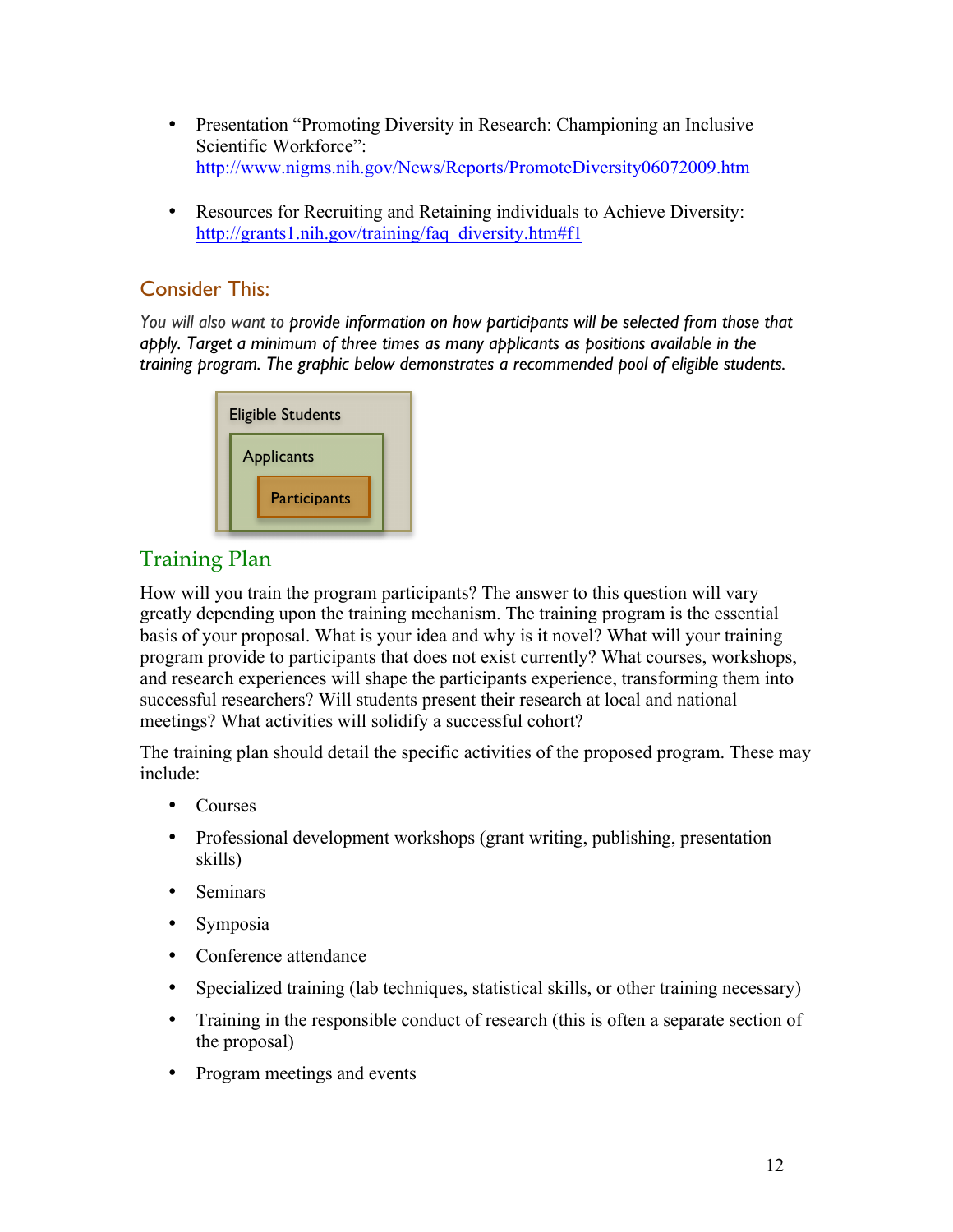# Evaluation Plan

How will success be measured? An effective evaluation plan will include both quantitative and qualitative measures. Provisions should be made for both internal tracking and evaluation and external evaluation. Evaluation should occur both on a short term basis (annually) and a long term basis (prior to renewal).

Evaluation plans should balance these four aspects of evaluation to measure success of the training program. Provisions to adjust the training program in response to evaluation should be built into the program.



*Ideas for Improvement* 

There are multiple approaches to evaluation. Visit with other training grant PIs at your institution and other institutions for ideas. A comprehensive evaluation plan includes items such as counting and tracking participation, summarizing the data, obtaining feedback from current and former trainees, and assessing career development of trainees. External evaluation can provide insight into institutional practices and yield ideas for improvement. See the checklist in the appendix for further examples of evaluation components.

### Consider This:

*Research programs build on the data gathered during the research. Research training programs should also build on the data gathered during the program.*

### Hit "Submit"

Work with your institution's research office or center to submit your proposal in the appropriate format and by the required deadline.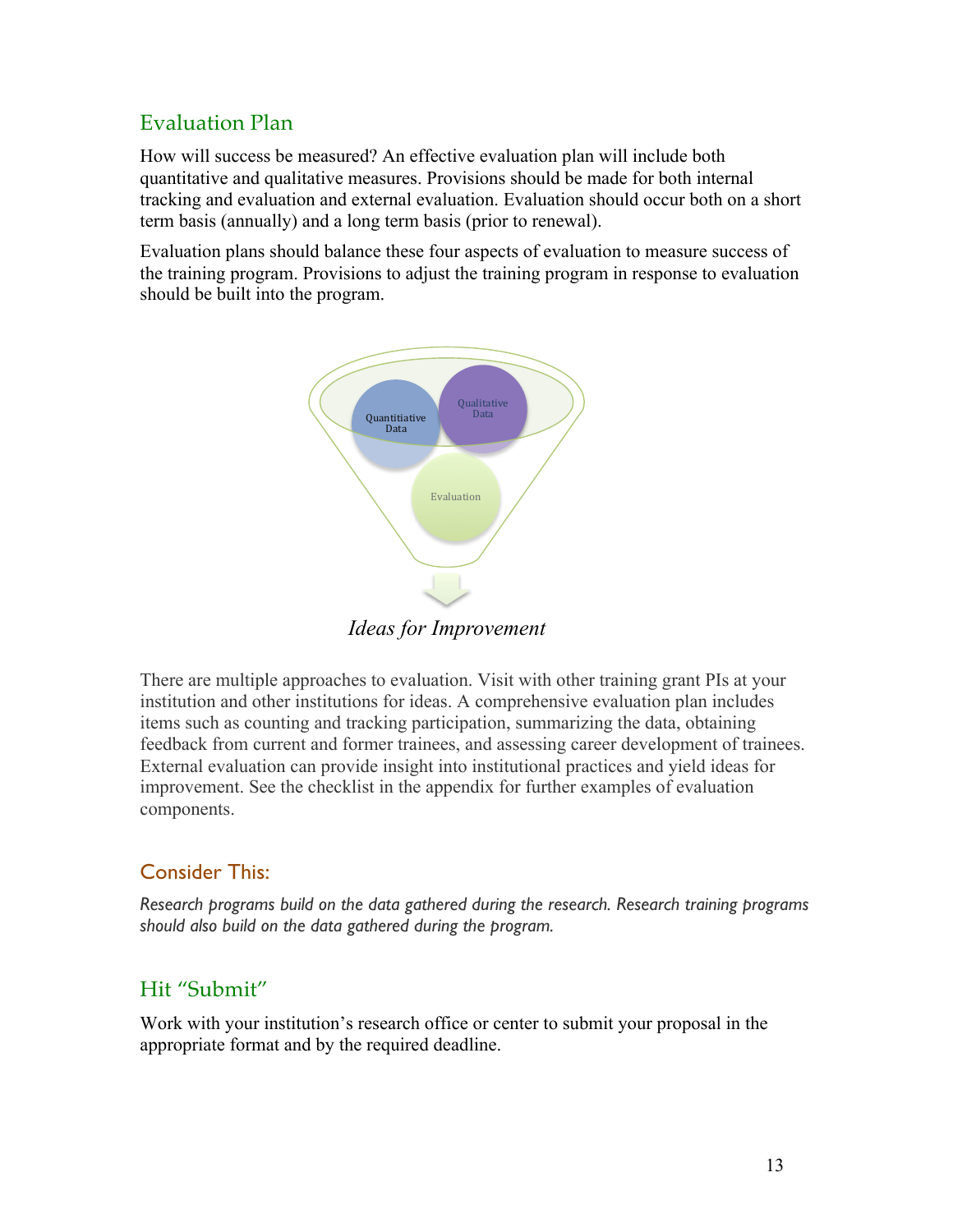# Step Four:

# I've been funded. Now what?

Proposal submission is often followed by a protracted period of waiting. Waiting for a score; then waiting for a funding decision. However, a positive funding decision is not the end of the process -- rather, it is just the beginning. Programs may be fully funded for the full proposal period, funded with a reduced budget or trainees, or funded for a reduced time period.

### Re-Assess

One of the first steps is often to reassess your original proposal in light of a funding decision that may be below the amount initially budgeted. Re-evaluate your planned program activities, prioritize, and carefully trim if necessary. Preserve the core or essential activities, and seek additional support if necessary.

# Do What You Said You Would

Set up a timeline for the duration of the grant program. Outline the items by grant year and create a calendar. Identify the responsible parties and timelines for completing the tasks related to program administration and tracking of program participation. Review this calendar with your management team (this may be your steering committee, or the PI and an administrative staff or other depending on the specific program).

One important item on this calendar is the schedule for recruiting, admitting, and training participants. Often grant funding decisions leave a very short period of time in which to recruit and accept the first cohort of trainees.

Likewise, it may be necessary to provide in a short time frame for courses, seminars, workshops, or other program activities. Identify the people and tasks that need to be completed in the short term, and be prepared to move quickly into starting the training program activities.

The following items are ones that frequently need attention shortly following award notification:

#### Budget

Review your proposed budget and your award decision. Revise as necessary.

#### **Applicants**

Set your application and review process. Actively solicit applications.

#### Steering Committee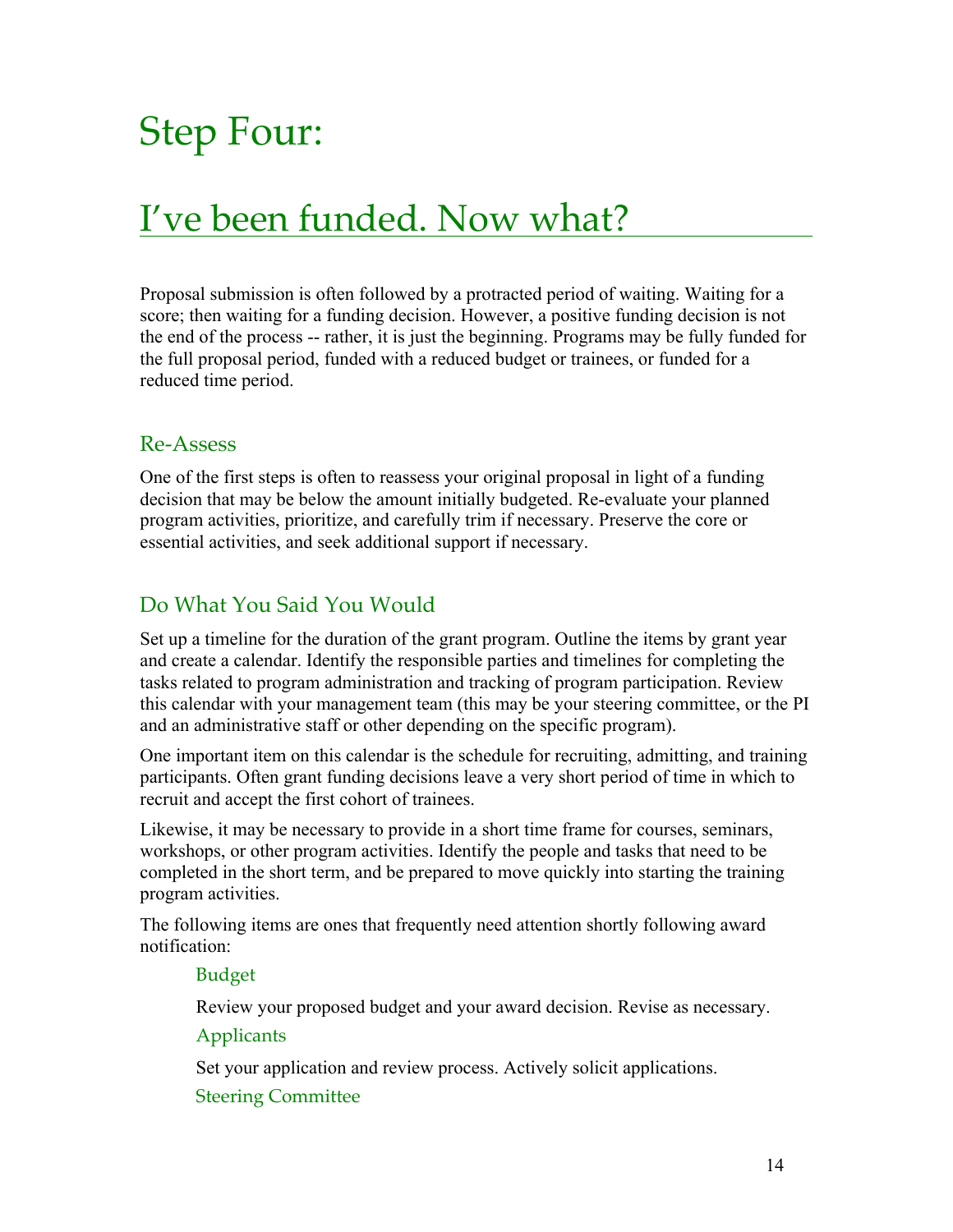Inform the steering committee that the grant has been funded. Remind them of the roles they agreed to play. Seek their advice and council as the program gets rolling.

### **Collaborators**

Notify your collaborators that the program has been funded. Update them on any budgeted items and timelines for program activities.

### Training: Courses, Symposia, Professional Meetings, Publications

Start the training program. Those new courses you promised? Make sure the faculty are lined up and prepared to teach them. The spring symposium? Reserve a room, find posterboards, and line up your speakers. Outline each of the steps to initiate the sequence of training and events you included in your proposal, put the deadlines on your calendar, and make it happen.

# Create a Training Program Timeline

A training program timeline might take many forms. Here is one sample of a training program timeline of trainee activities.

|         | <b>Training Program Activities</b>                                     |  |  |
|---------|------------------------------------------------------------------------|--|--|
|         |                                                                        |  |  |
| Year 1: |                                                                        |  |  |
| Summer  | Testing, evaluation, and preparation of an individual development plan |  |  |
|         | Selection of research training mentor                                  |  |  |
| Fall    | Mentored research experience                                           |  |  |
|         | Responsible conduct of research training                               |  |  |
|         | Writing in the sciences course                                         |  |  |
| Spring  | Mentored research experience                                           |  |  |
|         | Course in statistical methods                                          |  |  |
|         | Scientific presentations workshop                                      |  |  |
|         | Poster presentation at departmental symposium                          |  |  |
| Summer  | Mentored research experience                                           |  |  |
|         | Workshop on Graduate Application Process                               |  |  |
| Year 2  |                                                                        |  |  |
| Fall    | Mentored research experience                                           |  |  |
|         | Advanced coursework                                                    |  |  |
|         | Presentation at national conference                                    |  |  |
|         | Workshop on graduate school interview process                          |  |  |
| Spring  | Mentored Research Experience                                           |  |  |
|         | Advanced coursework                                                    |  |  |
|         | Completion of program and entry into graduate program                  |  |  |

### Postbaccalaureate Training Program Activities: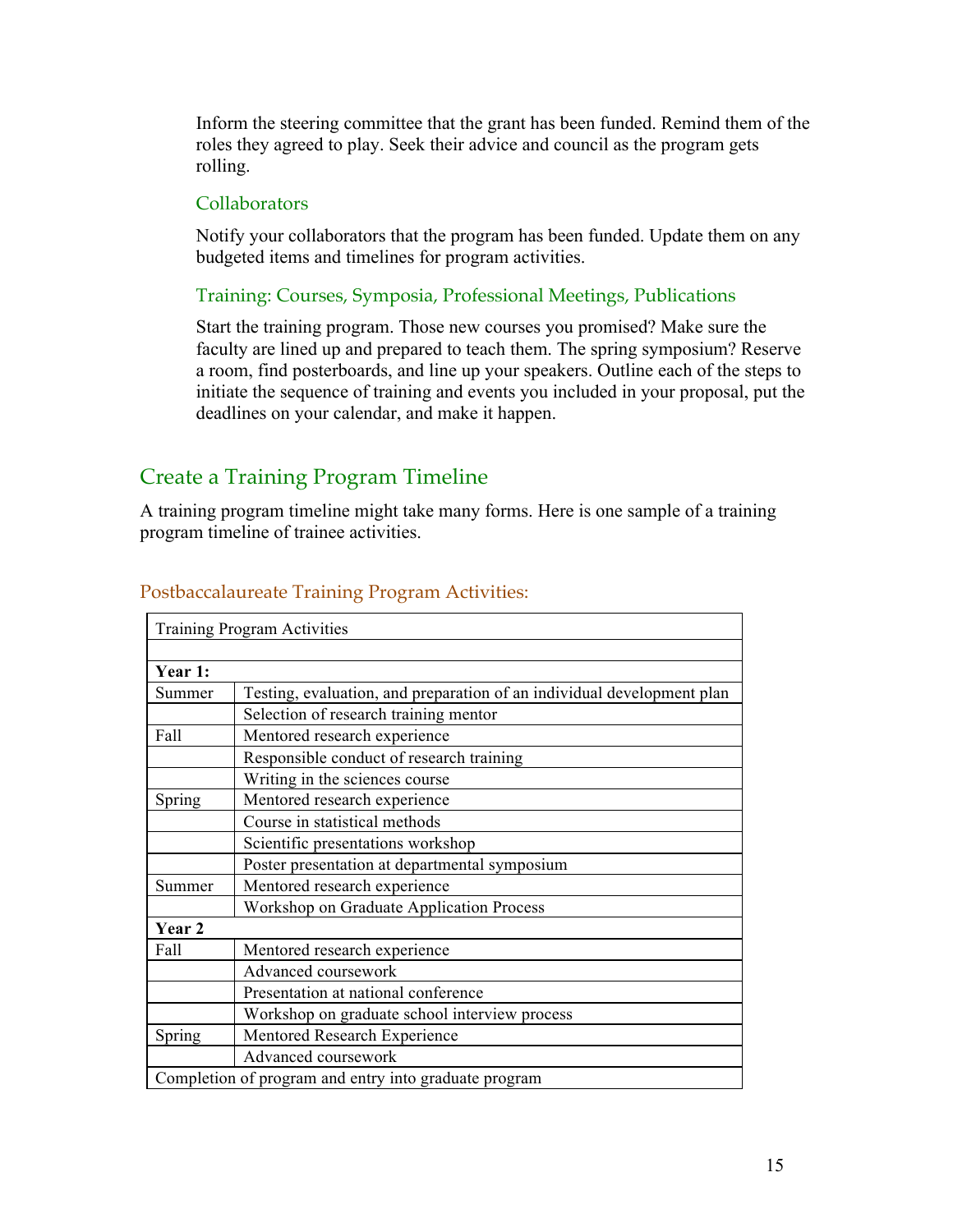### Consider This:

*The Three C's: Calendar, Commitments, and Counting. Use the three "C's" to guide you through grant management. 1) Maintain a Calendar. 2) Keep the Commitments made in the proposal. 3) Count the results of training program activities.*

# Track Information

Training program information must be recorded, maintained and updated regularly. Track participant and training program activities. Identify the tools that are easy and simple to maintain – often a few spreadsheets will suffice. Large or complex programs may require a database, but most training grant programs are able to manage with basic recordkeeping tools.

Keep records of every activity from:

- Applicants
- Acceptances
- Mentors
- Courses offered and enrollment
- Symposia held and attendance
- Attendance and presentations at professional meetings
- Publications
- Training completion
- Graduation
- Matriculation
- Any other milestones of the training program

These records are essential for creation of annual progress reports and a future renewal proposal. Just as meticulous records of laboratory research are necessary, records of training activities are also essential.

### Consider This:

*Tracking former participants after program completion can be challenging. Try using social media; many students now regularly utilize facebook, LinkedIn, Academia.edu and other social media to stay in touch with professional contacts.*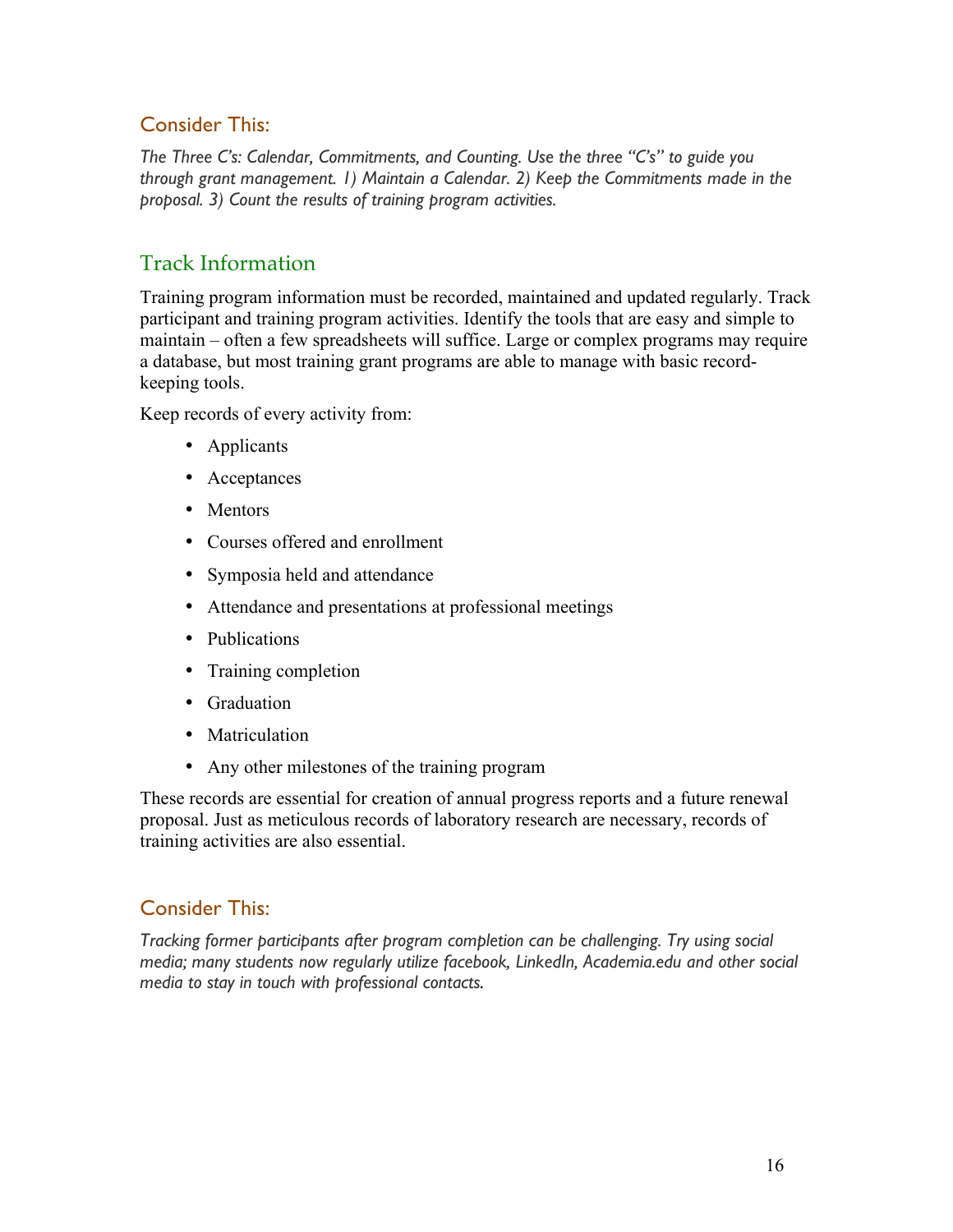# Step Five:

# Evaluation, Progress Reports & Renewal

As your training program gets underway, make sure that evaluation becomes an ongoing and integral part of your program.

# Evaluation of Program Activities and Participants

The initial training program proposal included a plan for evaluation. As the grant progresses, perform regular evaluation of the components of the program, and adjust activities as necessary. If an activity is not producing the result expected, make adjustments to the training program

An evaluation timeline might look something like the following on a four-year program, with a renewal proposal early in year four:

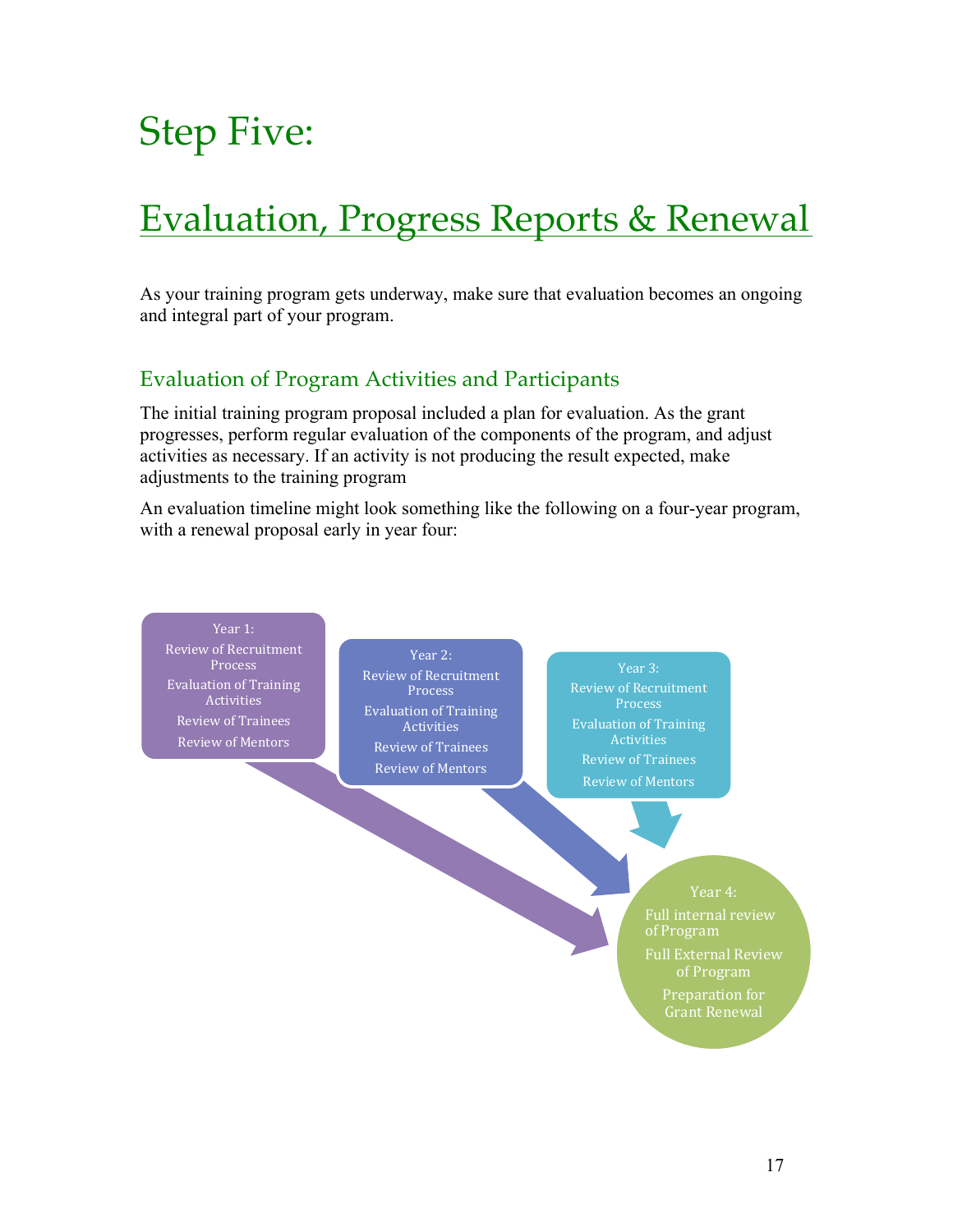# Respond to Weaknesses

As a training program progresses, evaluation will reveal those strategies that are meeting with success, and those areas where weaknesses exist. Make appropriate adjustments during the course of the training program, and note these responses to your ongoing evaluation in your annual progress reports.

# Report on Progress

Annual progress reports are required for grant-funded training programs. Read and follow the directions for the specific funding mechanism. In general, programs are expected to report on numbers of trainees, their progress, evaluation of program successes, and any adjustments made to the training program.

Consider keeping a journal that helps you document the lifecycle of the training grant program. Similar to a research journal, the training grant journal allows you to collect and track the progress of the program, what observations you have about the training and what you could expect should you consider renewing the program.

# Renewal Considerations

As your training program enters the next to final year, conduct an external evaluation and, if appropriate, begin planning for renewal. Begin again with exploration and identification. Consider carefully what has been accomplished and what can be gained with a renewal of the program.

- What strategies and activities were successful?
- Which components should be maintained?
- Which activities should be abandoned on altered?
- What new strategies will improve success rates?
- Will additional partners/collaborators be added?
- What activities will be institutionalized and shifted away from grant funding?

The renewal process follows the same sequence as the original proposal process. Hopefully, the training grant PI has learned many valuable skills over the course of the initial proposal and funding period, and is now ready to create an even more successful and exciting training program proposal.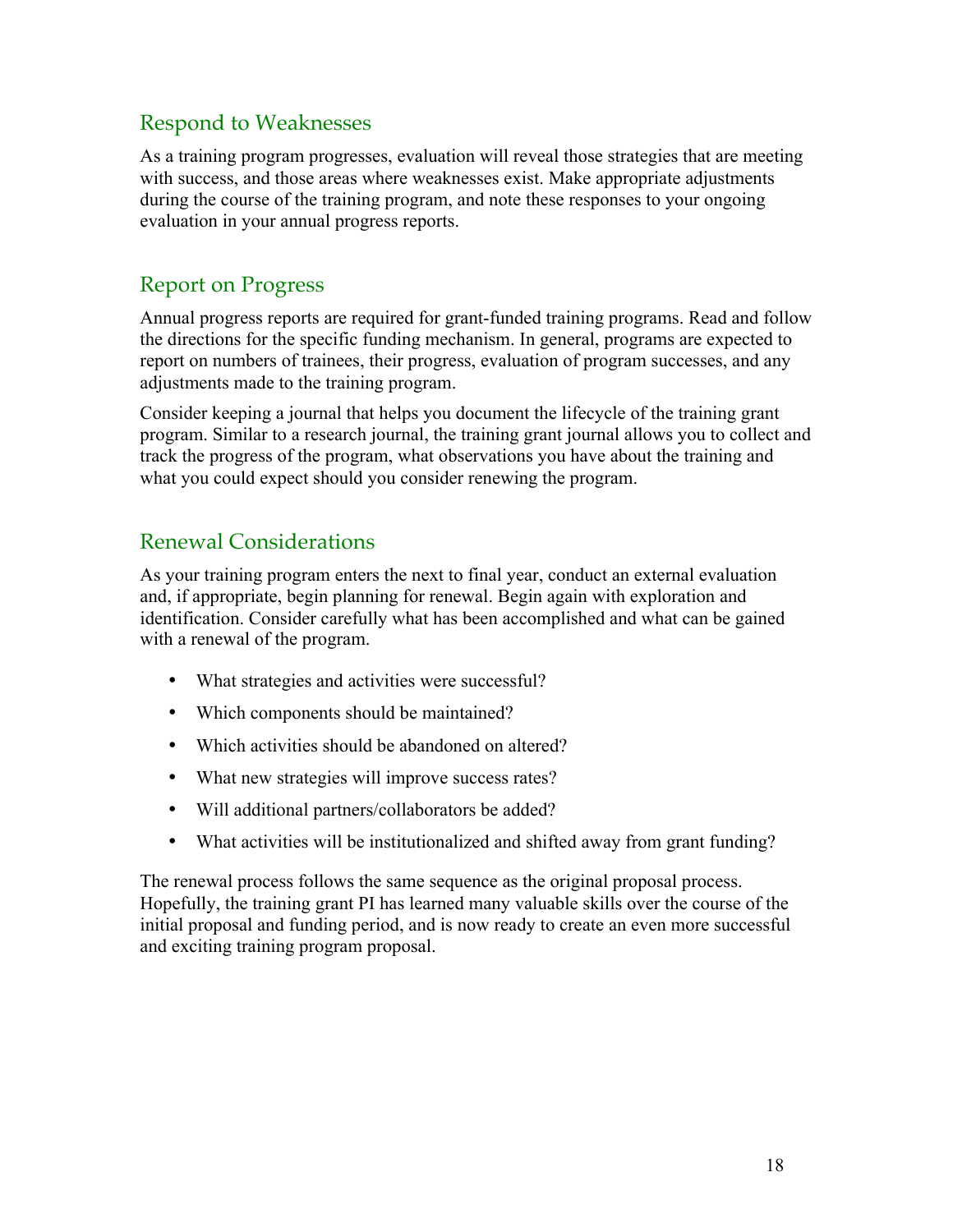# Conclusion

Training grant programs train students in multidisciplinary approaches to research and model excellent leadership. The programs provide faculty with opportunities for collaboration and leadership development. The programs bring prestige to the home university and promote the goals of the discipline and funding agencies.

Perhaps most importantly, training grant programs provide faculty committed to the training of the next generation of researchers the ability to do so in unique ways.

We hope you find this manual helpful. We look forward to your feedback to help us make it better. Feel free to contact us:

Roberta Pokphanh, PhD University of Kansas pokphanh@ku.edu

John Augusto, PhD University of Kansas jaugusto@ku.edu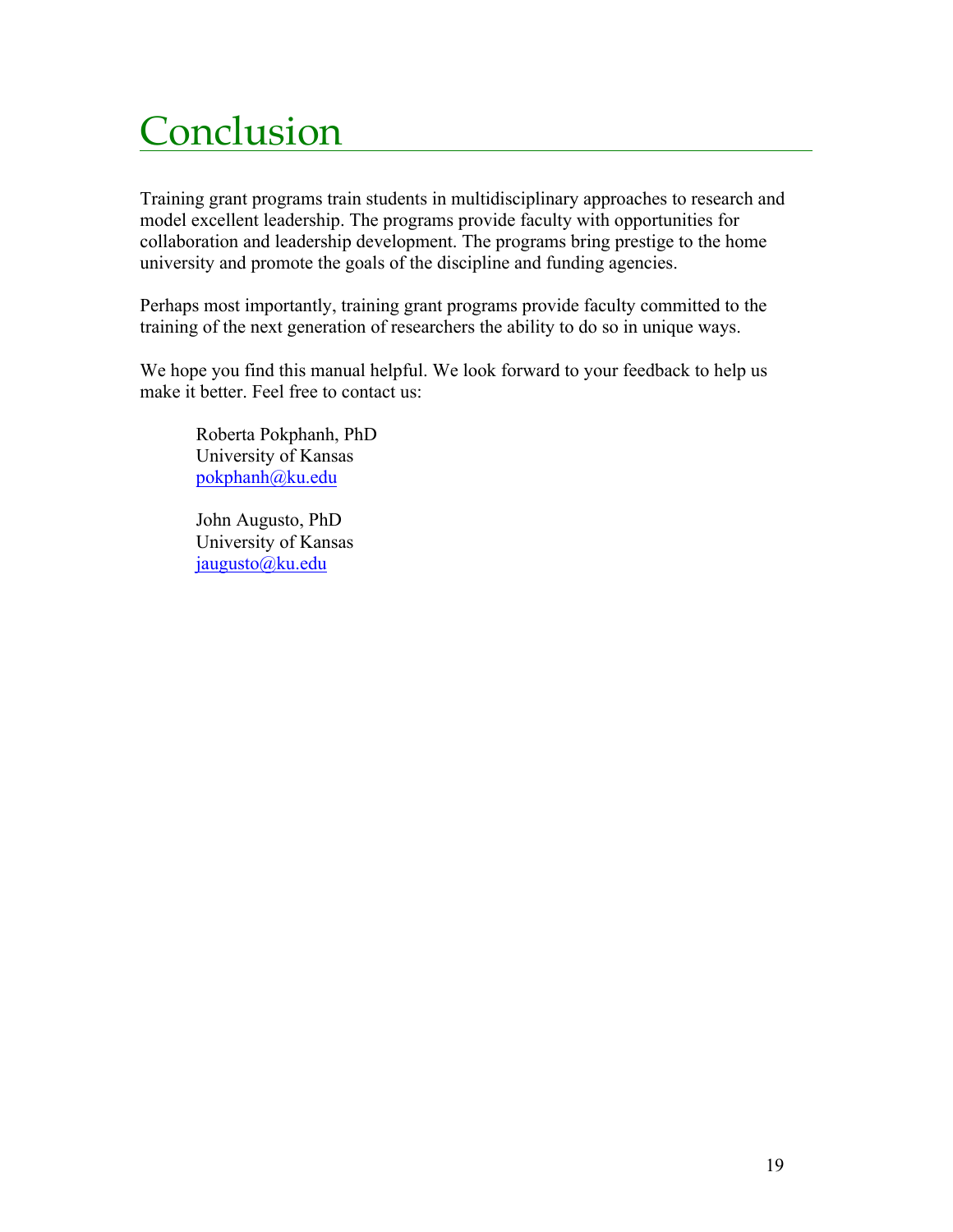# Additional Resources

# Funding Agencies

The following is a partial list of funding agencies and training grant programs. The program descriptions are taken from the websites referenced.

### **The National Institutes of Health**

The National Institutes of Health, Ruth L. Kirschstein National Research Service Awards http://grants.nih.gov/grants/guide/pa-files/PA-11-184.html

Ruth L. Kirschstein National Research Service Award Institutional Research Training Grants (T32)

http://grants.nih.gov/grants/guide/pa-files/PA-11-184.html

The National Institutes of Health (NIH) will award Ruth L. Kirschstein National Research Service Award (NRSA) Institutional Research Training Grants (T32) to eligible institutions as the primary means of supporting predoctoral and postdoctoral research training to help ensure that a diverse and highly trained workforce is available to assume leadership roles related to the Nation's biomedical, behavioral and clinical research agenda. The objective of the T32 program is to prepare qualified individuals for careers that have a significant impact on the health-related research needs of the Nation. This program supports predoctoral and postdoctoral research training programs (including those with short term research training) at domestic institutions of higher education with the T32 funding mechanism.

Participating Agencies Include:

National Cancer Institute (NCI) http://www.cancer.gov/

National Eye Institute (NEI) http://www.nei.nih.gov/

National Heart, Lung, and Blood Institute (NHLBI) http://www.nhlbi.nih.gov/

National Human Genome Research Institute (NHGRI) http://www.genome.gov/

National Institute on Aging (NIA) http://www.nia.nih.gov/

National Institute on Alcohol Abuse and Alcoholism (NIAAA) http://www.niaaa.nih.gov/

National Institute of Allergy and Infectious Diseases (NIAID) http://www.niaid.nih.gov/

National Institute of Arthritis and Musculoskeletal and Skin Diseases (NIAMS) http://www.niams.nih.gov/

National Institute of Biomedical Imaging and Bioengineering (NIBIB) http://www.nibib.nih.gov/

Eunice Kennedy Shriver National Institute of Child Health and Human Development (NICHD) http://www.nichd.nih.gov/

National Institute on Deafness and Other Communication Disorders (NIDCD) http://www.nidcd.nih.gov/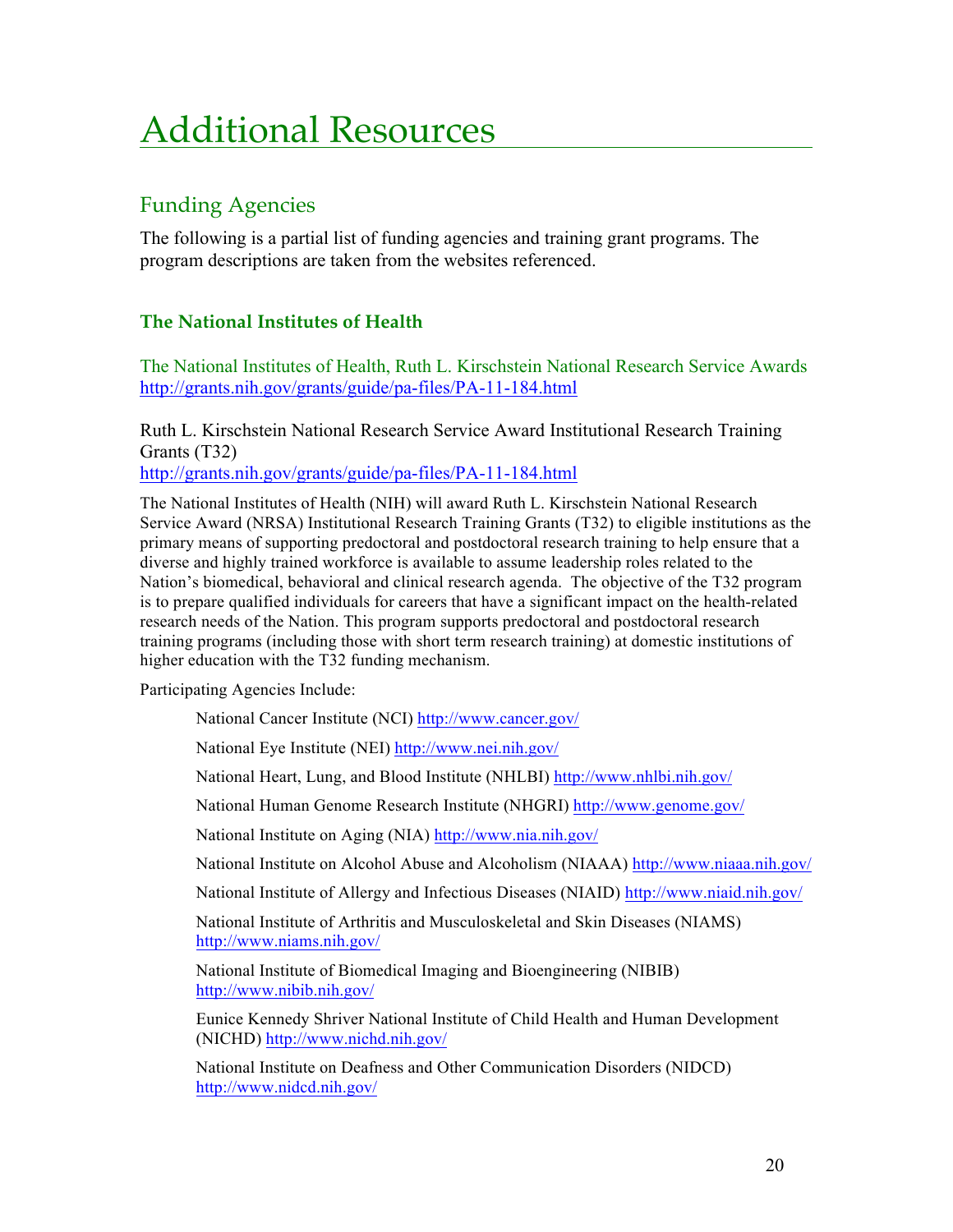National Institute of Diabetes and Digestive and Kidney Diseases (NIDDK) http://www2.niddk.nih.gov/ National Institute on Drug Abuse (NIDA) http://www.nida.nih.gov/nidahome.html National Institute of Environmental Health Sciences (NIEHS) http://www.niehs.nih.gov/ National Institute of General Medical Sciences (NIGMS) http://www.nigms.nih.gov/ National Institute of Mental Health (NIMH) http://www.nimh.nih.gov/ National Institute of Neurological Disorders and Stroke (NINDS) http://www.ninds.nih.gov/ National Institute of Nursing Research (NINR) http://www.ninr.nih.gov/ Fogarty International Center (FIC) http://www.fic.nih.gov/ National Center for Complementary and Alternative Medicine (NCCAM) http://www.nccam.nih.gov/

National Center for Research Resources (NCRR) http://www.ncrr.nih.gov/

Office of Dietary Supplements (ODS) http://ods.od.nih.gov/

The National Institutes of Health, National Institute of General Medical Sciences, Division of Minority Opportunities in Research http://www.nigms.nih.gov/Research/FeaturedPrograms/Minority/

The Division of Minority Opportunities in Research (MORE) administers research and research training programs aimed at increasing the number of minority biomedical and behavioral scientists.

Minority Access to Research Careers (MARC) http://www.nigms.nih.gov/Research/FeaturedPrograms/Minority/MARC/default.htm

The Minority Access to Research Careers (MARC) Branch seeks to increase the number of highly-trained underrepresented biomedical and behavioral scientists in leadership positions to significantly impact the health-related research needs of the nation. Nationally, groups found to be underrepresented in biomedical and behavioral research include, but are not limited to, African Americans, Hispanic Americans, Native Americans, Alaska Natives and natives of the U.S. Pacific Islands. The Branch meets this objective by supporting two institutional programs, MARC U-STAR (T34) and MARC Ancillary Training Activities (T36), and Individual Predoctoral Kirschstein-NRSA Fellowships to Promote Diversity in Health-Related Research.

- MARC U-STAR (T34) http://www.nigms.nih.gov/Training/MARC/USTARAwards.htm
- MARC Ancillary Training Activities (T36) http://www.nigms.nih.gov/Training/MARC/MARCAncillaryTraining.htm
- Individual Predoctoral Kirschstein-NRSA Fellowships to Promote Diversity in Health-Related Research http://www.nigms.nih.gov/Training/MARC/MARCPredoctoral.htm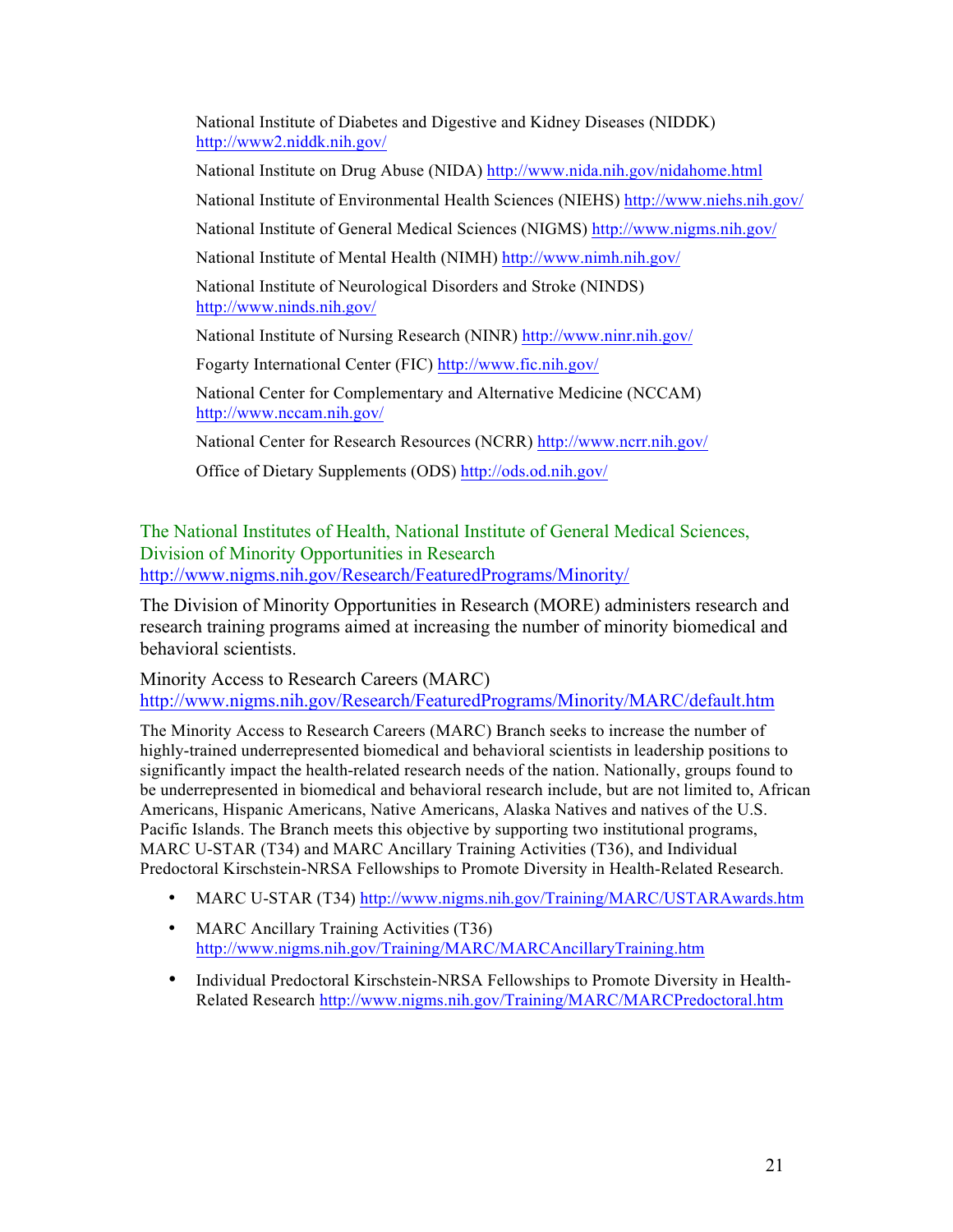#### Minority Biomedical Research Support (MBRS) http://www.nigms.nih.gov/Research/FeaturedPrograms/Minority/MBRS/default.htm

Minority Biomedical Research Support (MBRS) programs are aimed at increasing the number of faculty, students and investigators who are members of groups that are underrepresented in the biomedical sciences. MBRS grants are awarded to 2- or 4-year colleges, universities and health professional schools with 50 percent or more student enrollment from underrepresented minority groups to support research by faculty members, strengthen the institutions' biomedical research capabilities and provide opportunities for students to work as part of a research team. Historically, individuals who have been found to be underrepresented in biomedical or behavioral research include, but are not limited to, African Americans, Hispanic Americans, Native Americans (including Alaska Natives), and natives of the U.S. Pacific Islands.

#### MBRS Program Components

• Research Initiative for Scientific Enhancement (RISE) Program http://www.nigms.nih.gov/Research/FeaturedPrograms/Minority/MBRS/RISEDescription.htm

RISE is a student development program for minority-serving institutions. The goal of the program is to increase the number of students from groups underrepresented in biomedical and behavioral research who complete Ph.D. degree programs in these fields. The program supports institutional grants with well integrated developmental activities that may include, but are not limited to, research experiences at on- or off-campus laboratories, specialty courses with a focus on critical thinking and development of research skills, collaborative learning experiences, research careers seminars, scientific reading comprehension and writing skills, tutoring for excellence, and travel to scientific meetings. Support is also available for evaluation activities.

• Initiative for Maximizing Student Development (IMSD) Program http://www.nigms.nih.gov/Research/FeaturedPrograms/Minority/MBRS/IMSDDescriptio n.htm

IMSD is a student development program for institutions with research-intensive environments. The goal of the program is to increase the number of students from underrepresented groups in biomedical and behavioral research who complete Ph.D. degrees in these fields. The program offers an opportunity to develop new or expand existing effective academic developmental programs, including student research internships, in order to prepare students from underrepresented groups for competitive research careers and leadership positions in the biomedical or behavioral sciences.

• Support of Competitive Research (SCORE) Program http://www.nigms.nih.gov/Research/FeaturedPrograms/Minority/MBRS/SCOREDescript ion.htm

SCORE is a developmental program that seeks to increase the research competitiveness of investigators at minority-serving institutions with 50 percent or more enrollments of students from groups underrepresented in biomedical and behavioral research, and to increase the research capabilities of these institutions. To better achieve these objectives, the SCORE Program offers separate funding opportunities for individual investigatorinitiated research awards. The mechanisms used for these funding opportunities are the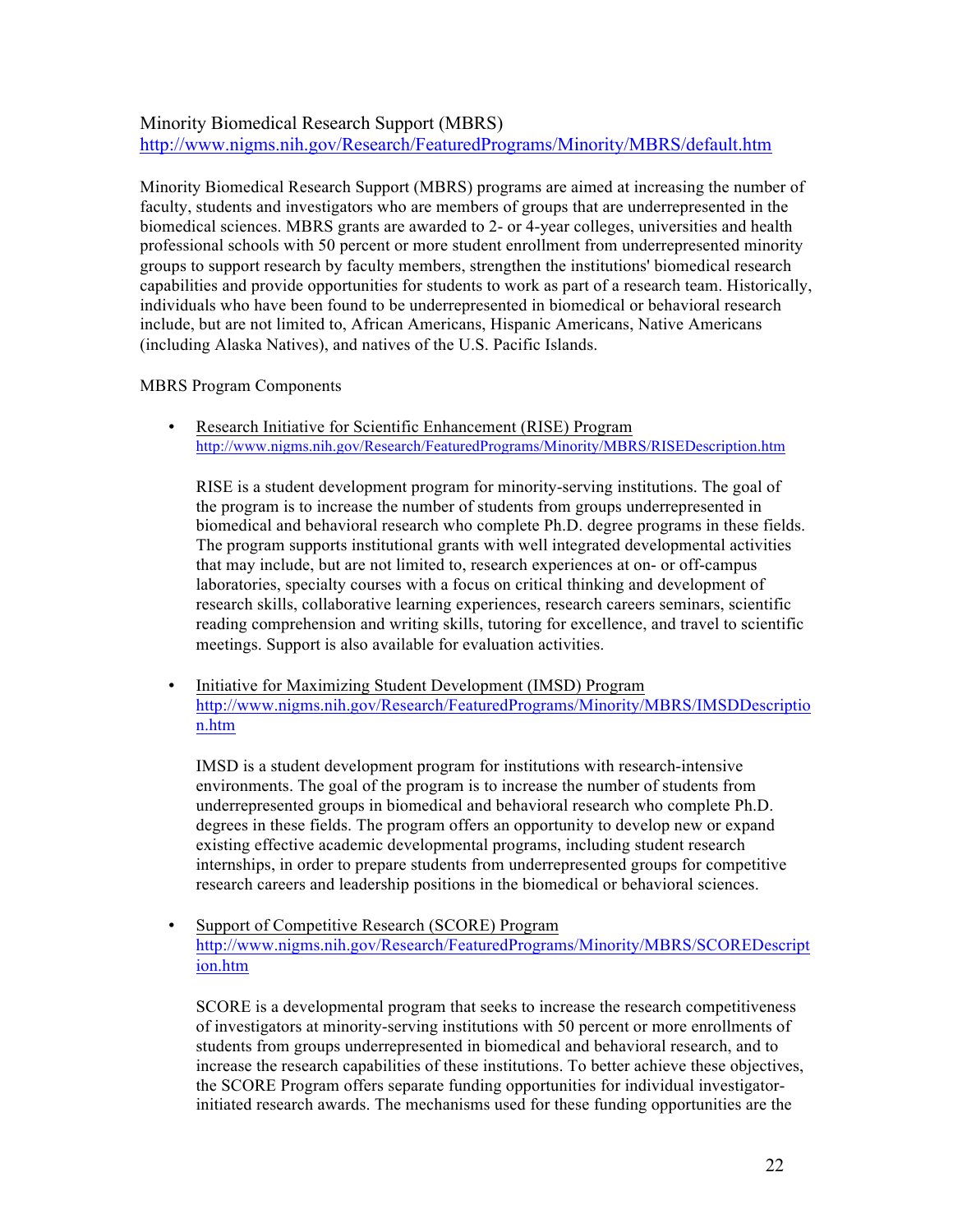SC1 (PAR-08-026), SC2 (PAR-08-027) and SC3 (PAR-08-028) awards. Research proposed under any of the investigator-initiated SCORE award mechanisms must fall within the scope of the NIH mission.

MORE Special Initiatives (SI) http://www.nigms.nih.gov/Research/FeaturedPrograms/Minority/Special/default.htm

The MORE Division has several special initiatives designed to enhance the research and research training capabilities of institutions with substantial enrollments of individuals from underrepresented groups. Support is available at the undergraduate, postbaccalaureate, graduate, postdoctorate and faculty levels, as well as for education and research infrastructure improvements.

MORE Special Initiatives Program Components

• Bridges to the Baccalaureate Program http://www.nigms.nih.gov/Research/Mechanisms/BridgesBaccalaureate.htm

The Bridges to the Baccalaureate Program provides support to institutions to help students make transitions at a critical stage in their development as scientists. The program is aimed at helping students make the transition from two-year junior or community colleges to full 4-year baccalaureate programs. The program targets students from groups underrepresented in the biomedical and behavioral research enterprise of the nation and/or populations disproportionately affected by health disparities (targeted groups).

• Bridges to the Doctorate Program http://www.nigms.nih.gov/Research/Mechanisms/BridgesDoctoral.htm

The Bridges to the Doctorate Program provides support to institutions to help students make a critical transition in their development as scientists. The program is aimed at helping students make the transition from master's degree programs to Ph.D. programs. The program targets students from groups underrepresented in the biomedical and behavioral research enterprise of the nation and/or populations disproportionately affected by health disparities (targeted groups).

• Postbaccalaureate Research Education Program (PREP) http://www.nigms.nih.gov/Research/FeaturedPrograms/Minority/Special/PREP/default.ht m

PREP awards encourage underrepresented minorities who hold a recent baccalaureate degree in a biomedically relevant science to pursue a research doctorate. PREP participants work as apprentice scientists in a preceptor's laboratory and participate in student development and education activities. This program is expected to strengthen the research skills and academic competitiveness of participants for pursuit of a graduate degree while also stimulating them to have an interest in addressing the health problems that disproportionately affect minorities and the medically underserved in the United States.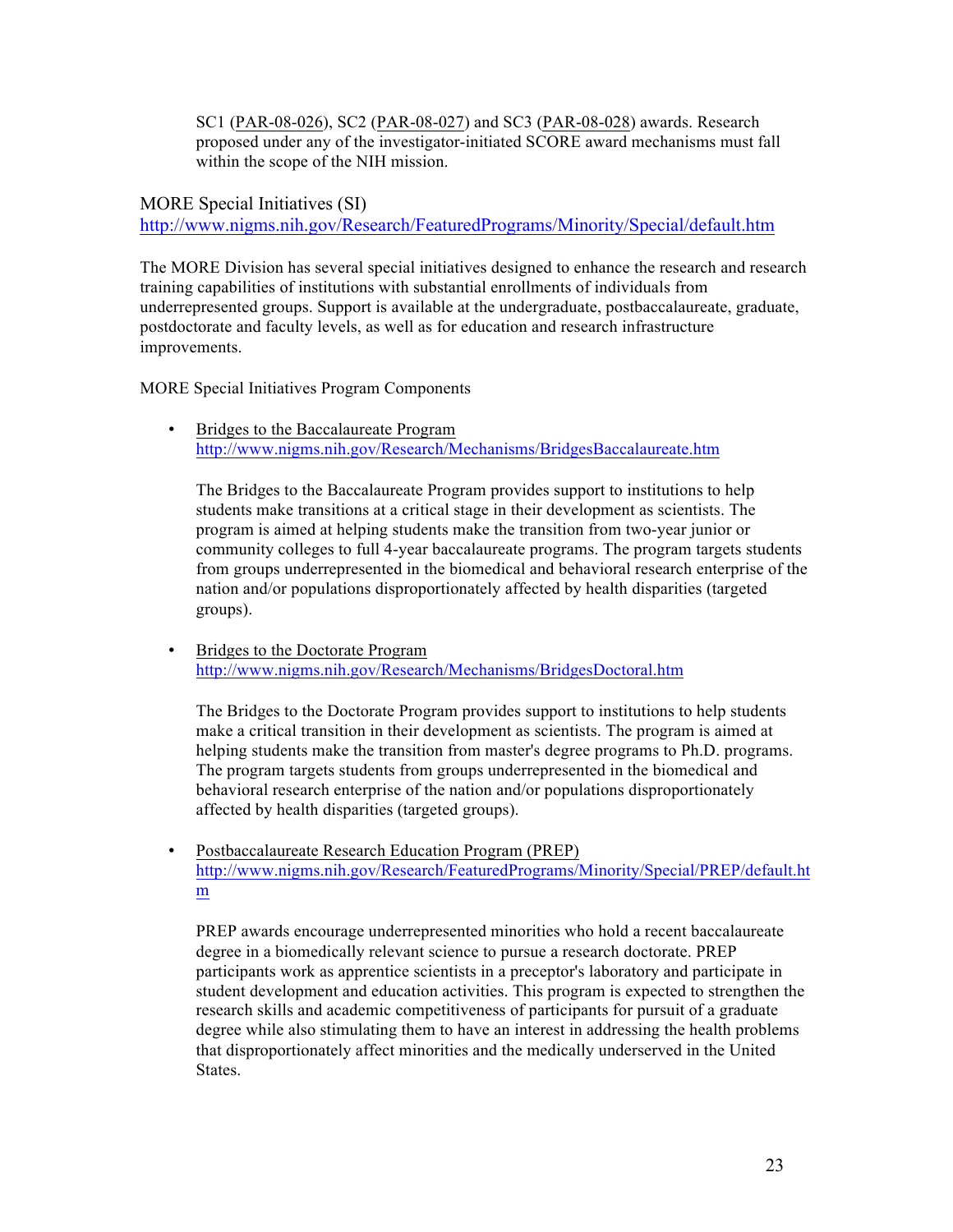• Institutional Research and Academic Career Development Awards (IRACDA) http://www.nigms.nih.gov/Training/CareerDev/MOREInstRes.htm

IRACDA combines a traditional mentored postdoctoral research experience with an opportunity to develop teaching skills through mentored assignments at a minorityserving institution. The program is expected to facilitate the progress of postdoctoral candidates toward research and teaching careers in academia. Other goals are to provide a resource to motivate the next generation of scientists at minority-serving institutions, and to promote linkages between research-intensive institutions and minority-serving institutions that can lead to further collaborations in research and teaching.

### The National Science Foundation

### The National Science Foundation, Integrative Graduate Education and Research Traineeship Program (IGERT) http://www.nsf.gov/funding/pgm\_summ.jsp?pims\_id=12759

The Integrative Graduate Education and Research Traineeship (IGERT) program has been developed to meet the challenges of educating U.S. Ph.D. scientists and engineers who will pursue careers in research and education, with the interdisciplinary backgrounds, deep knowledge in chosen disciplines, and technical, professional, and personal skills to become, in their own careers, leaders and creative agents for change. The program is intended to catalyze a cultural change in graduate education, for students, faculty, and institutions, by establishing innovative new models for graduate education and training in a fertile environment for collaborative research that transcends traditional disciplinary boundaries. It is also intended to facilitate diversity in student participation and preparation, and to contribute to a world-class, broadly inclusive, and globally engaged science and engineering workforce.

### The National Science Foundation, Research Experiences for Undergraduates (REU) http://www.nsf.gov/funding/pgm\_summ.jsp?pims\_id=5517&from=fund

The Research Experiences for Undergraduates (REU) program supports active research participation by undergraduate students in any of the areas of research funded by the National Science Foundation. REU projects involve students in meaningful ways in ongoing research programs or in research projects specifically designed for the REU program. This solicitation features two mechanisms for support of student research: (1) *REU Sites* are based on independent proposals to initiate and conduct projects that engage a number of students in research. REU Sites may be based in a single discipline or academic department, or on interdisciplinary or multidepartment research opportunities with a coherent intellectual theme. Proposals with an international dimension are welcome.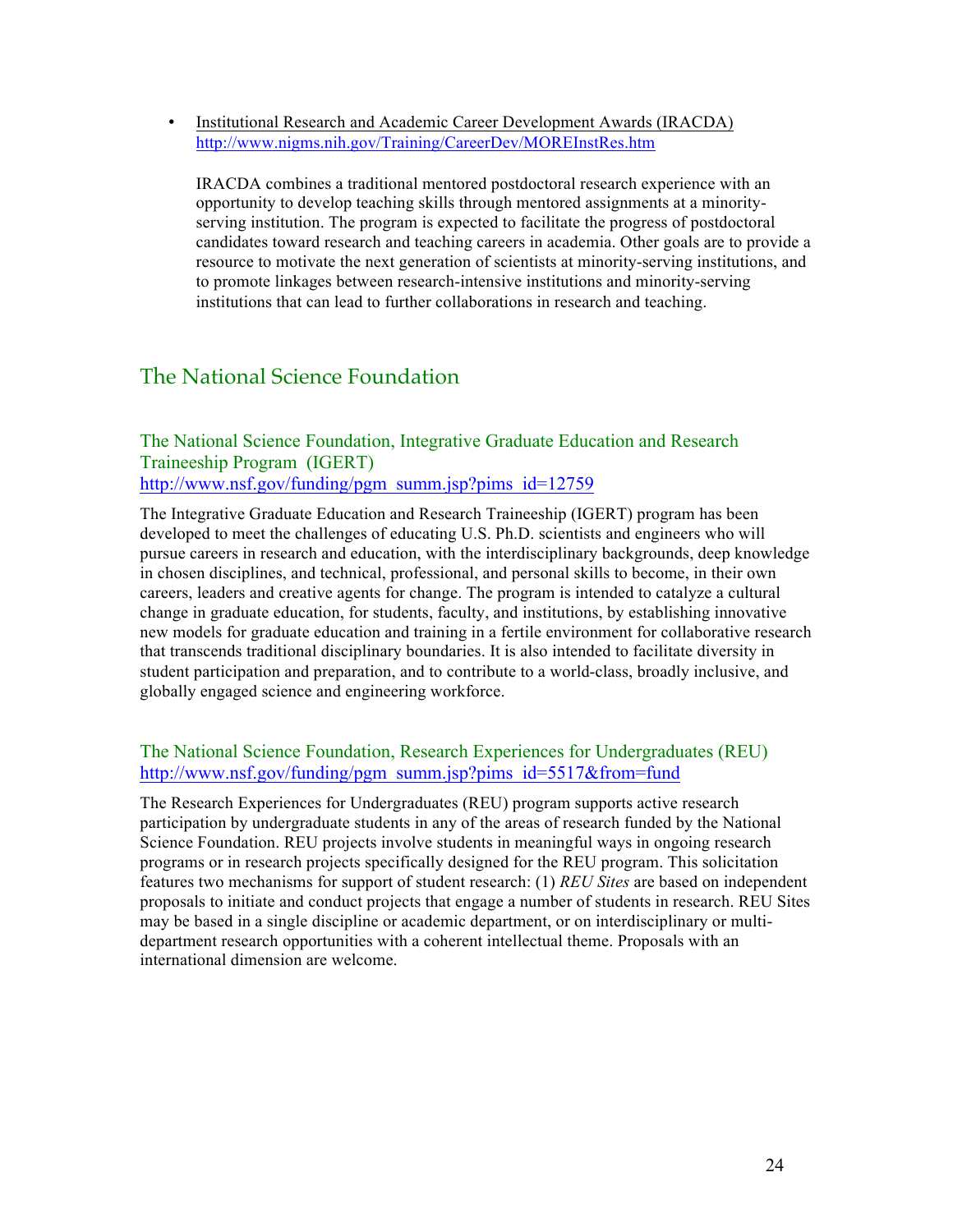The National Science Foundation, Increasing the Participation and Advancement of Women in Academic Science and Engineering Careers (ADVANCE) http://www.nsf.gov/funding/pgm\_summ.jsp?pims\_id=5383

The goal of the ADVANCE program is to develop systemic approaches to increase the representation and advancement of women in academic science, technology, engineering and mathematics (STEM) careers, thereby contributing to the development of a more diverse science and engineering workforce.

#### The National Science Foundation, Louis Stokes Alliances for Minority Participation http://www.nsf.gov/funding/pgm\_summ.jsp?pims\_id=13646&org=HRD&from=home

The Louis Stokes Alliances for Minority Participation (LSAMP) program provides funding for new, mid-level and senior-level alliances, the Bridge to the Doctorate (LSAMP-BD) Activity, and knowledge generation activities in broadening participation, e.g., research on topics in STEM education related to retention and persistence of students from populations underrepresented in STEM majors and careers. In FY2012, the program plans to support up to two pilot regional Louis Stokes Centers of Excellence in Broadening Participation which will further scholarly research in broadening participation in STEM disciplines and mentor institutions regionally that have interest in increasing STEM B. S. degrees to underrepresented minorities but are not currently participating in one of the 41 existing alliances.

### Howard Hughes Medical Institute Science Education Grants for Institutions http://www.hhmi.org/grants/institutions/

HHMI awards grants to biomedical research institutions, universities, and colleges to support innovative science education programs at the pre-kindergarten to 12th-grade and undergraduate levels. These programs seek to encourage young people's interest in science, prepare them for science-related careers, and increase science literacy among all students, including non-science majors.

### Useful Websites

#### Community of Science (COS) http://www.cos.com/

The Community of Science maintains a searchable database that is, "the world's most comprehensive funding resource, with more than 25,000 records worth over \$33 billion."

#### GRANTS.GOV http://www.grants.gov/index.jsp

As stated on the website, "Grants.gov is your source to FIND and APPLY for federal grants."

#### National Center for Education Statistics (NCES) http://nces.ed.gov/

The National Center for Education Statistics provides national data on education from primary to postsecondary education.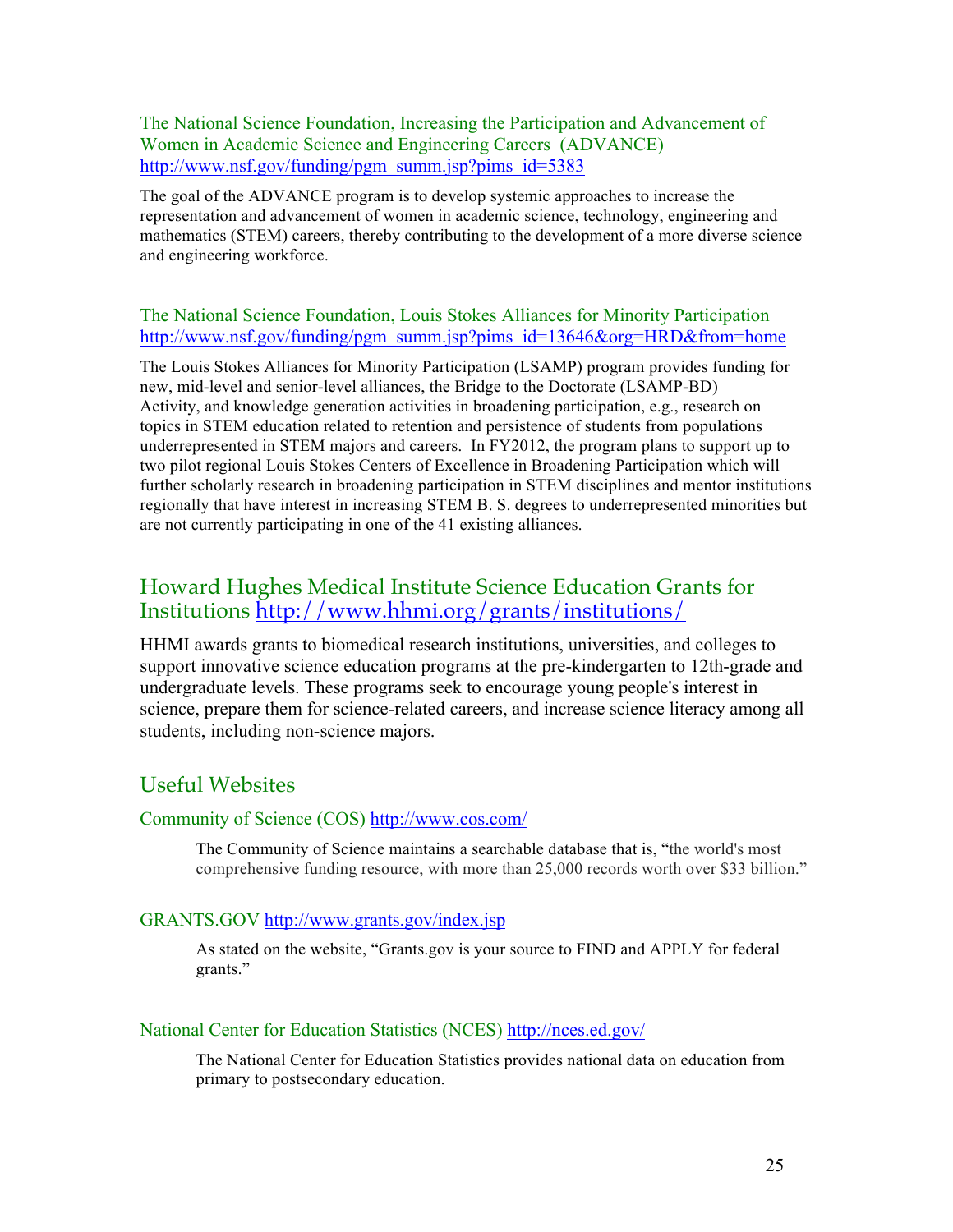#### NIH Data Book http://report.nih.gov/NIHDatabook/

The NIH Data Book (NDB) provides basic summary statistics on extramural grants and contract awards, grant applications, the organizations that NIH supports, the trainees and fellows supported through NIH programs, and the national biomedical workforce. Tables and charts are provided in a variety of formats, including PowerPoint (PPT) slides and Portable Document Format (PDF) files.

#### NIH Research Training & Career Development http://www.nigms.nih.gov/Training/

The NIGMS Research Training & Career Development website lists training programs by career stage and award type, provides links to application and review information, and provides information on agency contacts.

#### NSF WebCASPAR https://webcaspar.nsf.gov/

The WebCASPAR database provides easy access to a large body of statistical data resources for science and engineering (S&E) at U.S. academic institutions. WebCASPAR emphasizes S&E, but its data resources also provide information on non-S&E fields and higher education in general.

#### U.S. Census Bureau, Fact Finder http://factfinder.census.gov/

The U.S. Census Bureau Fact Finder provides access to demographic data from the last available census.

### Books, Articles & Websites on Grant Proposal Preparation & Administration

Gerin, William. *Writing the NIH Grant Proposal: A Step by Step Guide*. Second edition. Thousands Oaks, CA: Sage Publications, 2006.

Miner, Jeremy T. and Lynn E. Miner. *Proposal Planning & Writing.* Fourth Edition. Westport, CT: Greenwood Press, 2011.

National Institutes of Health, Center for Scientific Review. *NIH Peer Review Revealed and NIH Tips for Applicants.* NIH Grant Review Process Videos. http://cms.csr.nih.gov/ResourcesforApplicants/InsidetheNIHGrantReviewProcessVideo.h tm

National Institute of General Medical Sciences, *Approaches to Recruitment and Retention to Enhance Diversity on Kirschstein NRSA T32 Institutional Research Training Grants. http://www.nigms.nih.gov/Training/Diversity/Approaches*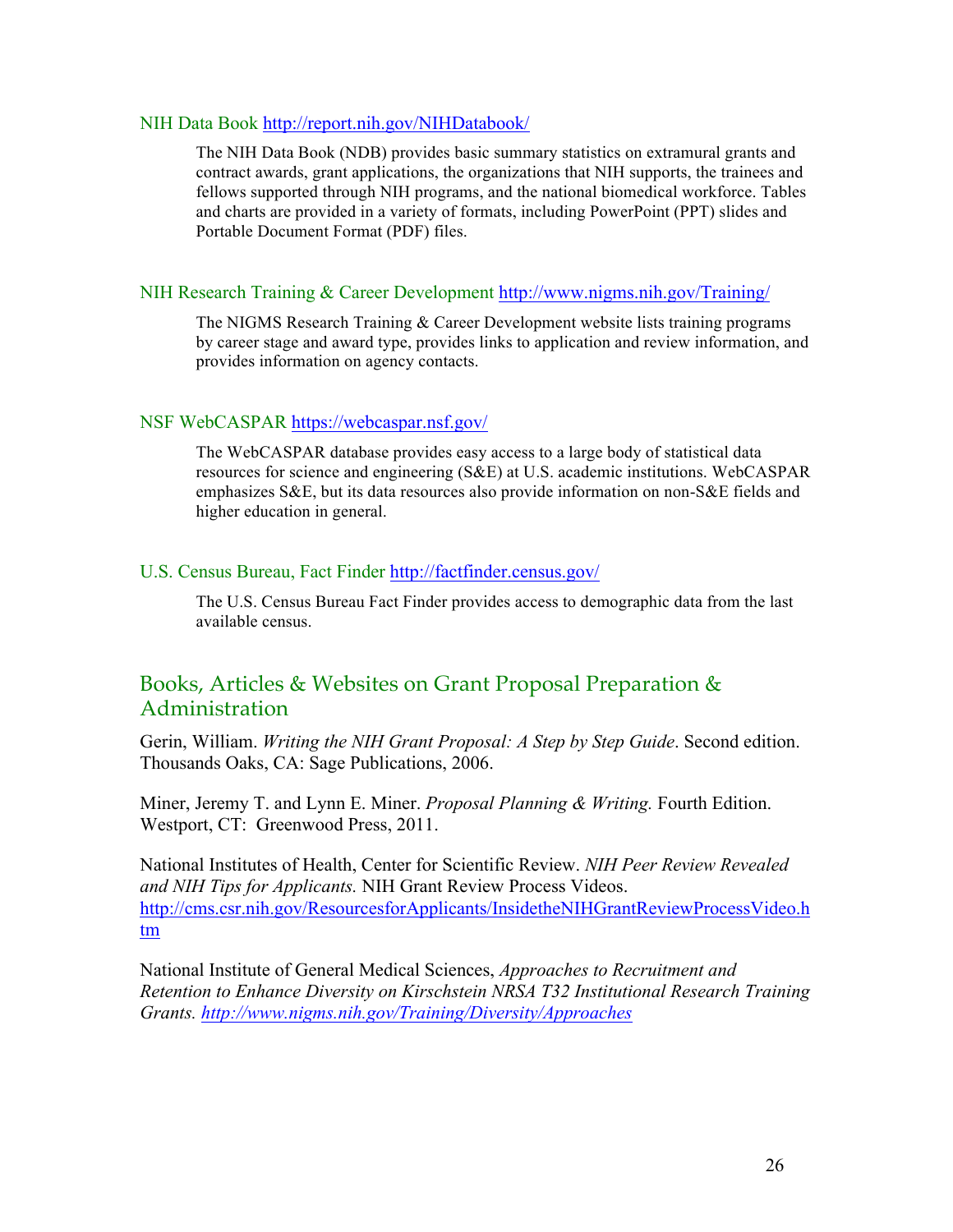# Books, Articles and Website on Training Students

Burroughs Wellcome Fund and Howard Hughes Medical Institute. *Making the Right Moves: a Practical Guide to Scientific Management for Postdocs and New Faculty.* Second Edition, 2006. http://www.hhmi.org/resources/labmanagement/moves.html

Handelsman, Jo, Christine Pfund, Sarah Miller Lauffer, and Christine Maidl Pribbenow. *Entering Mentoring.* The Wisconsin Program for Scientific Teaching, 2005. www.hhmi.org/grants/pdf/labmanagement/entering\_mentoring.pdf

University of Washington, *Website on Mentoring*. Includes guidance for both students and faculty. http://www.grad.washington.edu/mentoring/

University of Michigan, *Mentoring Others in Excellence Website*. Includes resources for download. http://www.more.umich.edu/

National Academy of Sciences/National Academy of Engineering/Institute of Medicine, *Adviser, Teacher, Role Model, Friend: On Being a Mentor to Students in Science and Engineering*, 1997. http://www.nap.edu/catalog.php?record\_id=5789

National Academy of Sciences, National Academy of Engineering, Institute of Medicine, *Enhancing the Postdoctoral Experience for Scientists and Engineers: A Guide for Postdoctoral Scholars, Advisers, Institutions, Funding Organizations, and Disciplinary Societies, 2000.* http://www.nap.edu/catalog.php?record\_id=9831

National Academy of Sciences, National Academy of Engineering, and Institute of Medicine, *Careers in Science and Engineering: A Student Planning Guide to Grad School and Beyond, 1996.* http://www.nap.edu/catalog.php?record\_id=5129

### Books & Articles on Diversity in Science

Committee on Maximizing the Potential of Women in Academic Science and Engineering, National Academy of Sciences, National Academy of Engineering, and Institute of Medicine, *Beyond Bias and Barriers: Fulfilling the Potential of Women in Academic Science and Engineering,* 2007. http://www.nap.edu/catalog.php?record\_id=11741

Committee on Maximizing the Potential of Women in Academic Science and Engineering, National Academy of Sciences, National Academy of Engineering, and Institute of Medicine, *Biological, Social, and Organizational Components of Success for Women in Academic Science and Engineering: Workshop Report*, 2006. http://www.nap.edu/catalog.php?record\_id=11766

Committee on Policy Implications of International Graduate Students and Postdoctoral Scholars in the United States, Board on Higher Education and Workforce, National Research Council, *Policy Implications of International Graduate Students and Postdoctoral Scholars in the United States*, 2005. http://www.nap.edu/catalog.php?record\_id=11766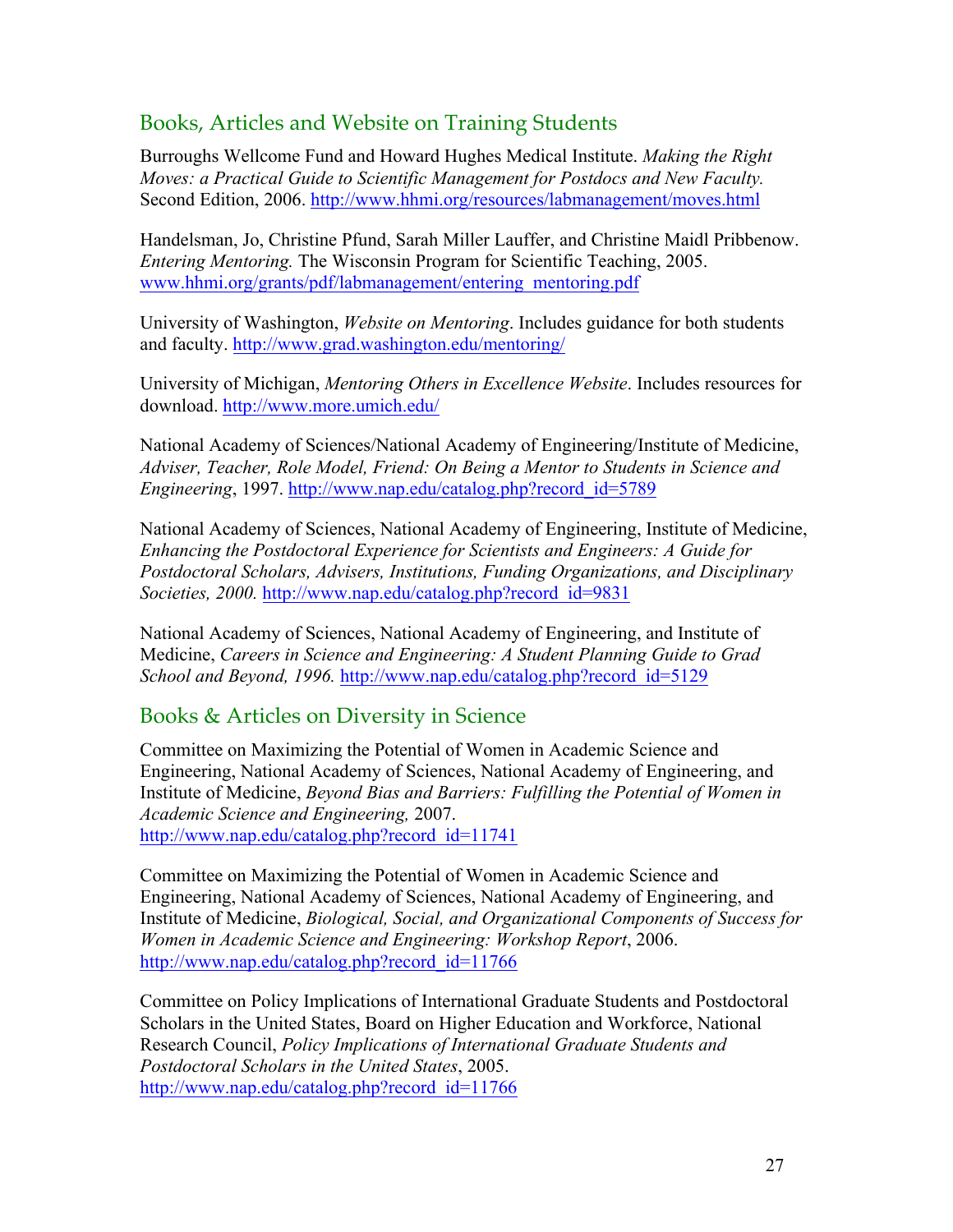Committee on Prospering in the Global Economy of the 21st Century: An Agenda for American Science and Technology, National Academy of Sciences, National Academy of Engineering, Institute of Medicine*, Rising Above the Gathering Storm: Energizing and Employing America for a Brighter Economic Future,* 2007. http://www.nap.edu/catalog.php?record\_id=11463

Committee on Prospering in the Global Economy of the 21st Century: An Agenda for American Science and Technology, National Academy of Sciences, National Academy of Engineering, Institute of Medicine*, Rising Above the Gathering Storm: Rapidly Approaching Category 5,* 2010. http://books.nap.edu/catalog.php?record\_id=12999

Committee on Underrepresented Groups and the Expansion of the Science and Engineering Workforce Pipeline, Committee on Science, Engineering, and Public Policy, and National Academy of Sciences. *Expanding Underrepresented Minority Participation: America's Science and Technology Talent at the Crossroads, 2011.* http://books.nap.edu/catalog.php?record\_id=12984

Planning Committee for the Convocation on Rising Above the Gathering Storm: Two Years Later, Thomas Arrison. *Rising Above the Gathering Storm Two Years Later: Accelerating Progress Toward a Brighter Economic Future. Summary of a Convocation*, 2009. http://www.nap.edu/catalog.php?record\_id=12537

National Science Foundation, Division of Science Resources Statistics, *Women, Minorities, and Persons with Disabilities in Science and Engineering: 2009*, NSF 09-305 (Arlington, VA; January 2009). http://www.nsf.gov/statistics/wmpd/

National Science Foundation, Division of Science Resources Statistics. 2008. *Science and Engineering Degrees: 1966–2006.* Detailed Statistical Tables NSF 08-321. Arlington, VA. http://www.nsf.gov/statistics/nsf08321/

### Books & Articles on Responsible Conduct of Research Training

University of Kansas, Office of Research and Graduate Studies, Ethics in the University: Reflections on Responsible Scholarship, 2010. http://www.rgs.ku.edu/leadership/ethics.pdf

National Academies of Science, *On Being a Scientist: A Guide to Responsible Conduct in Research (3rd Edition),* 2009. http://www.nap.edu/catalog.php?record\_id=12192

Office of Research Integrity (Nicholas H. Steneck), *ORI Introduction to the Responsible Conduct of Research*, 2004.

Macrina, Francis L., *Scientific Integrity: Text and Cases in the Responsible Conduct of Research*, Washington, D.C.: ASM Press, 2005.

Office of Research Integrity (Nicholas H. Steneck), *A Guidebook for Teaching Selected RCR Topics to Culturally Diverse Trainee Groups*, 2004. http://www.ori.dhhs.gov/documents/Alexander.RCR%20Guidebook.BW.pdf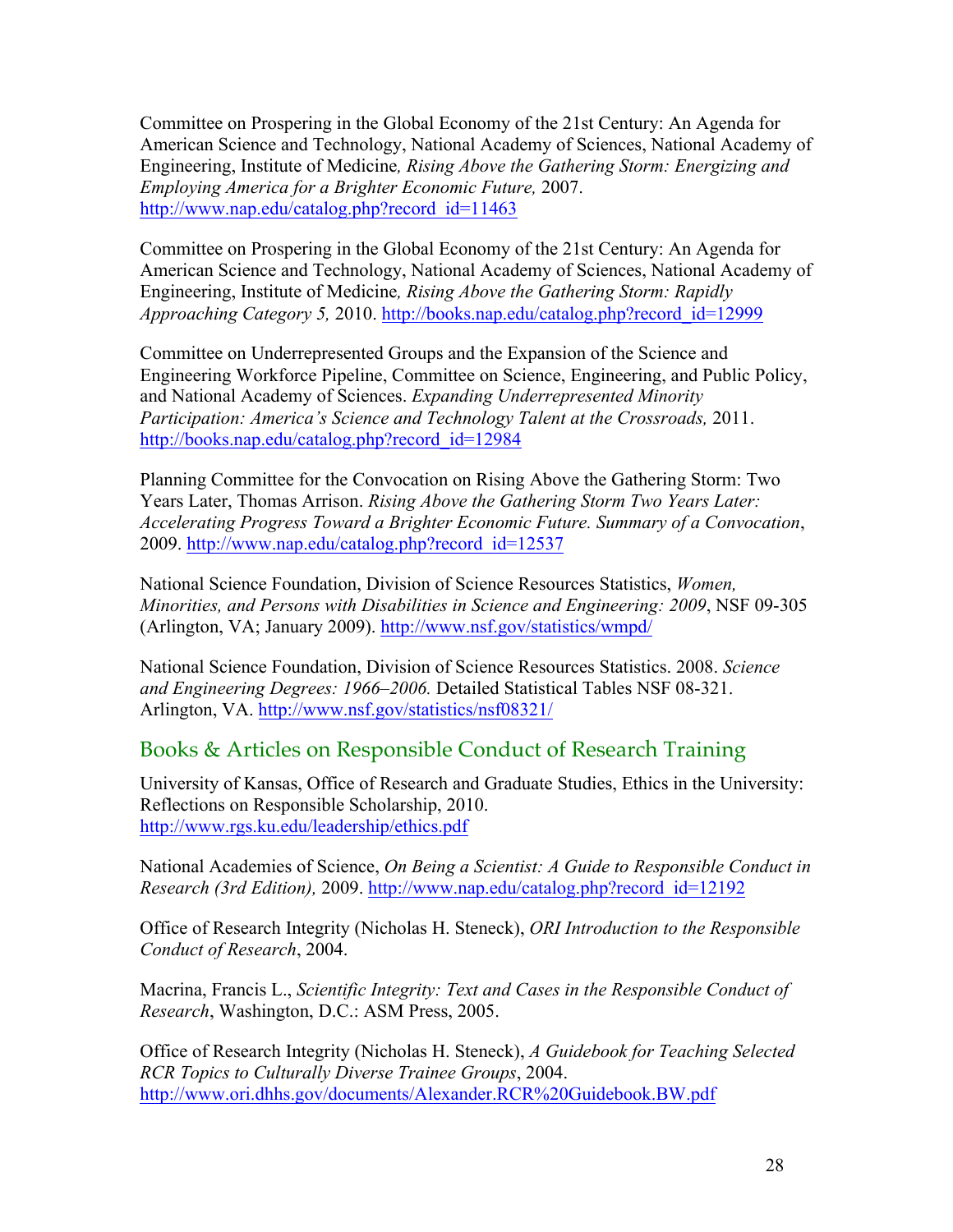# Professional Organizations & Conferences

The American Association for the Advancement of Science (AAAS) www.aaas.org

Society for the Advancement of Chicanos and Native Americans in Science (SACNAS) www.sacnas.org (www.sacnas.org)

Annual Biomedical Research Conference for Minority Students (ABRCMS) www.abrcms.org

Understanding Interventions Conference www.understandinginterventions.org

Faculty Programs, Institutes for Science Teaching, American Society for Microbiology http://facultyprograms.org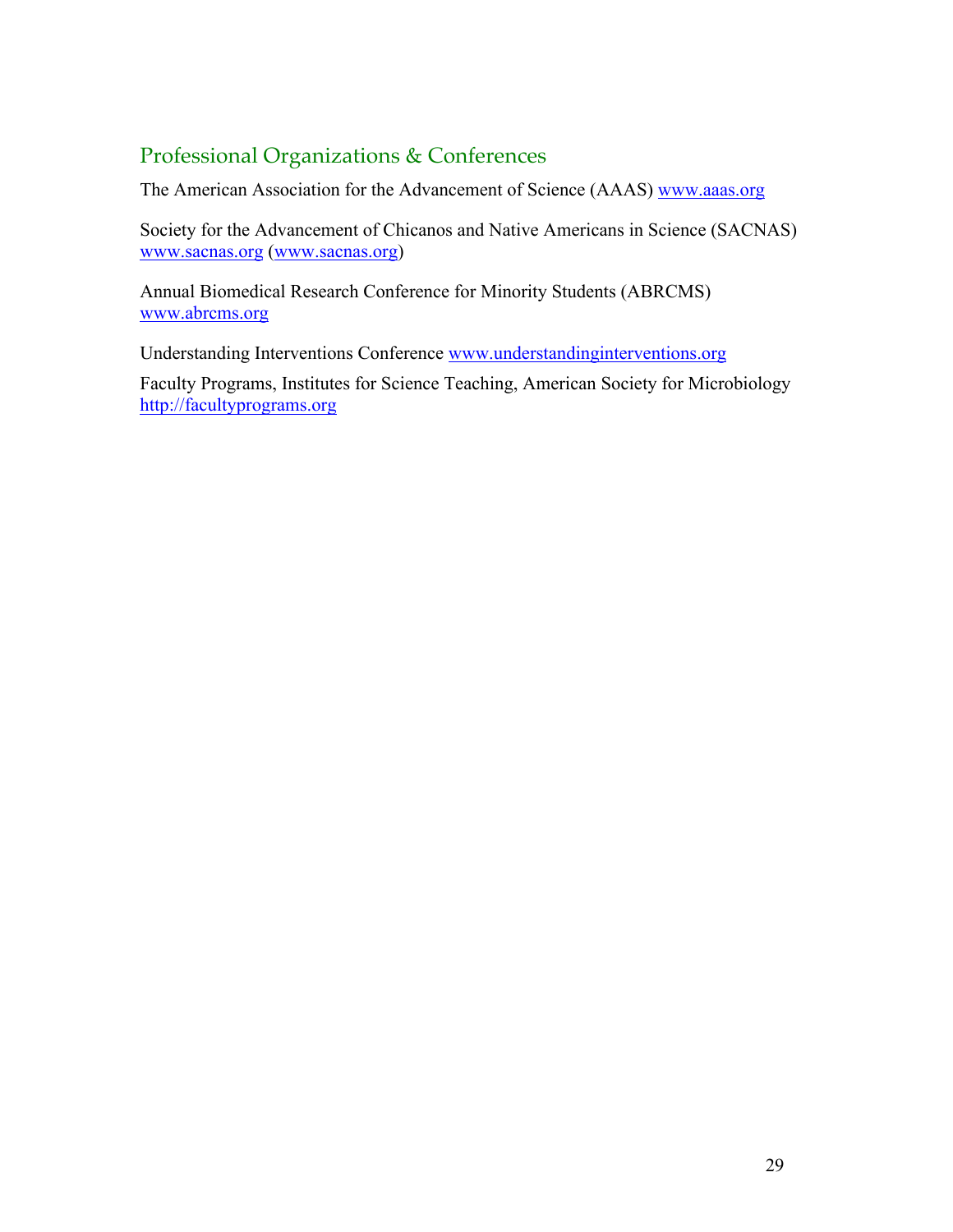# Appendix

The following sample documents are intended as templates to be tailored to your specific training program.

Proposal Preparation Checklist

Evaluation Checklist

Recruitment Plan Checklist

Training Program Checklist

Sample Participant Application Forms

Sample Mentor/Student Feedback Forms

Sample Exit Interview Form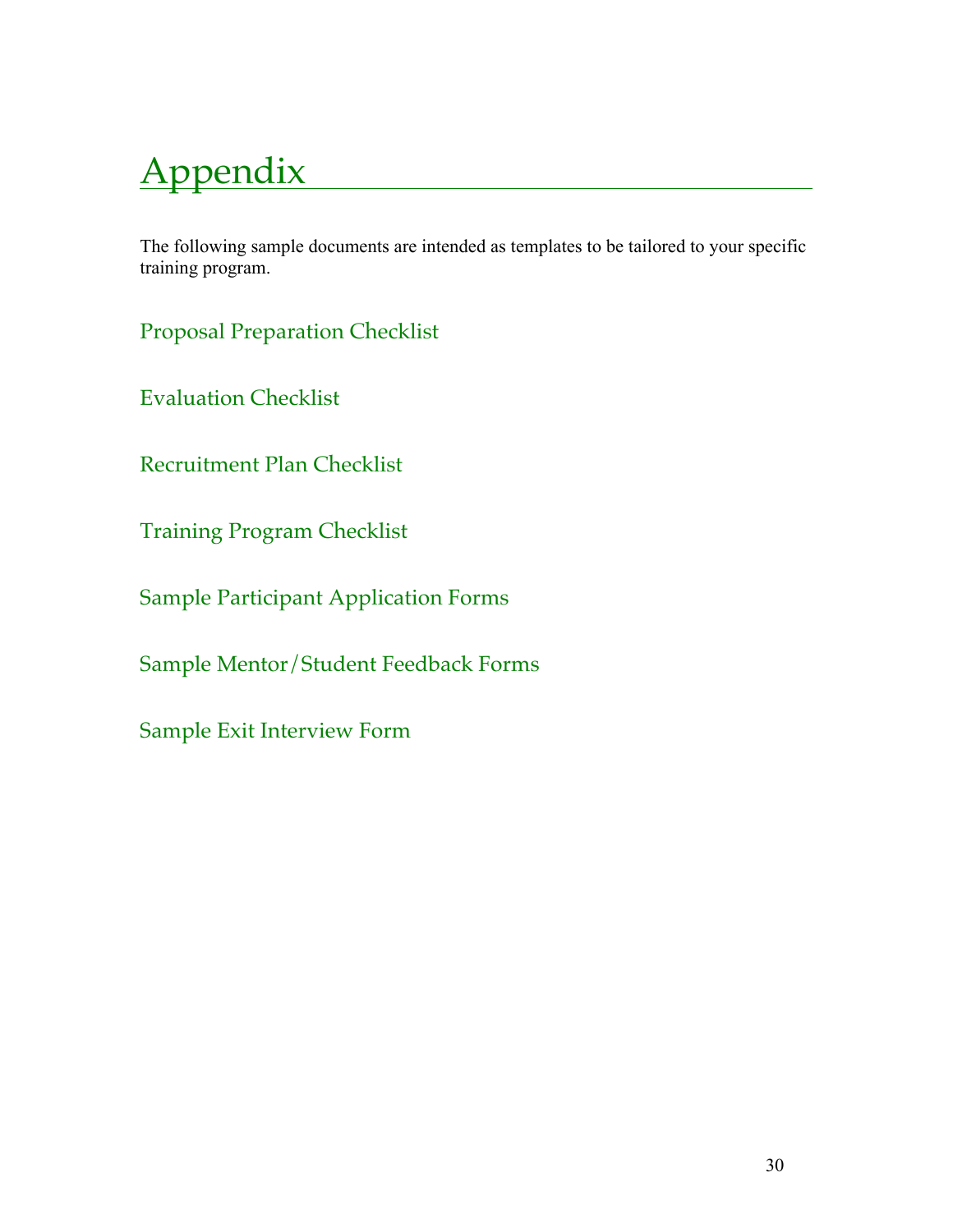# Proposal Preparation Checklist

The following sample is a checklist for an NIH T32 proposal submission.

# **T32 (Predoctoral) Proposal Preparation Checklist**

| Item: | Responsible Date<br>Party: | due: |
|-------|----------------------------|------|
|       |                            |      |
| Text: |                            |      |
|       |                            |      |

| Research Training Program                           |  |  |
|-----------------------------------------------------|--|--|
| Training Program Director/Principal Investigator    |  |  |
| Past Training Record                                |  |  |
| <b>Trainee Appointments</b>                         |  |  |
| Research Environment, Commitment, and Resources     |  |  |
| <b>Training Program Evaluation</b>                  |  |  |
| <b>Recruitment Plan</b>                             |  |  |
| Recruitment and Retention Plan to Enhance Diversity |  |  |
| Training in the Responsible Conduct of Research     |  |  |
| Abstract/Summary                                    |  |  |

# **Data Tables**

| Dala Tables                                                |  |  |
|------------------------------------------------------------|--|--|
| <b>Participating Departments</b>                           |  |  |
| <b>Participating Faculty</b>                               |  |  |
| <b>Overlapping Training Grants</b>                         |  |  |
| <b>Other Support</b>                                       |  |  |
| Mentors - Predoctoral trainees                             |  |  |
| <b>Publications</b>                                        |  |  |
| Dept application, admission, enrollment,<br>and completion |  |  |
| Recent applicants' qualifications                          |  |  |
| Trainee qualification                                      |  |  |
| <b>URM Trainees</b>                                        |  |  |
| Appointments (renewal only)                                |  |  |
| Trainees supported (renewal only)                          |  |  |
|                                                            |  |  |

### **Other materials:**

| <b>Budget</b>       |          |  |  |
|---------------------|----------|--|--|
| CVs (Biosketches)   |          |  |  |
| Letters of Support: |          |  |  |
|                     | Research |  |  |
|                     | Dean     |  |  |
|                     | Chair    |  |  |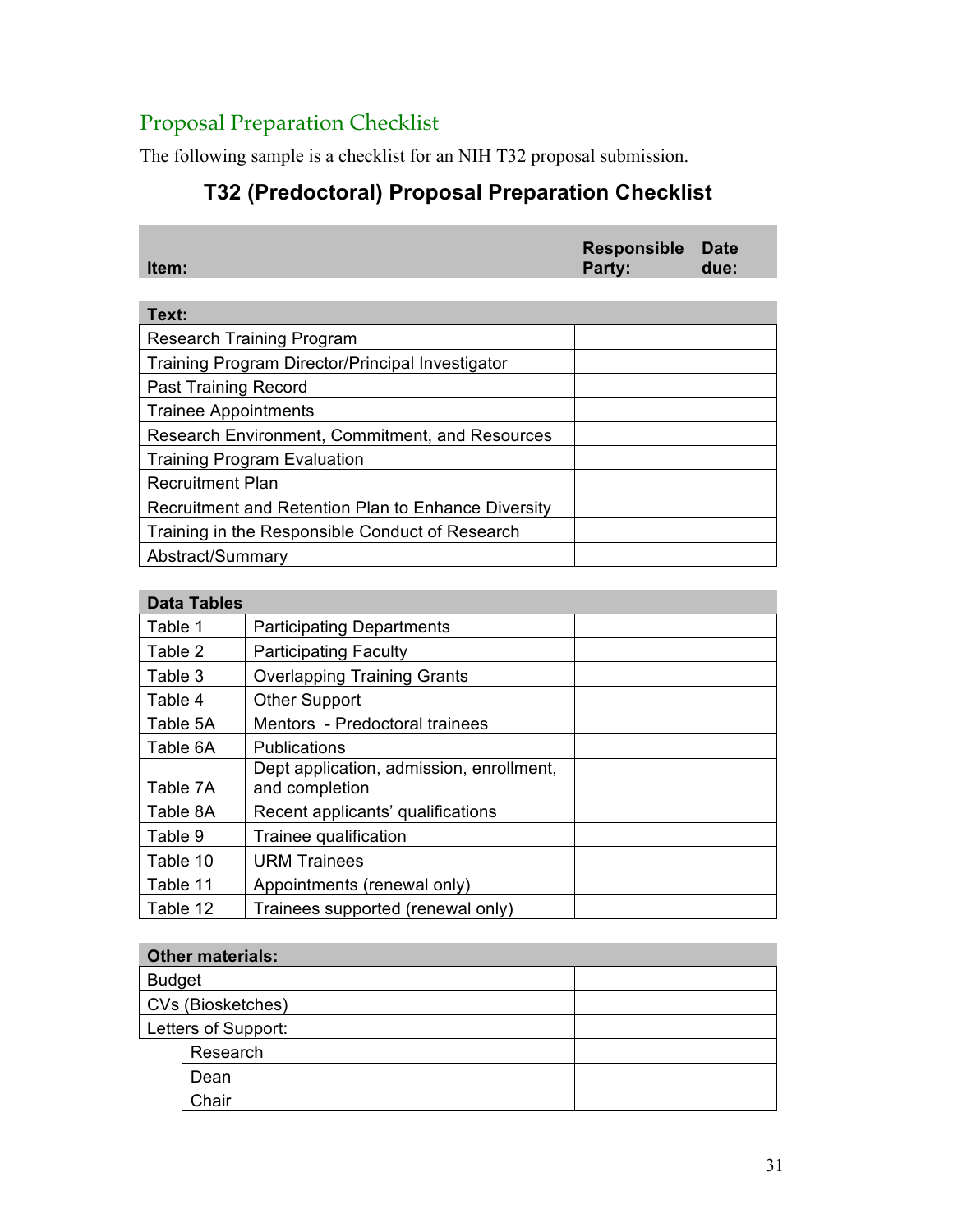# Evaluation Checklist

The following is a sample checklist of items that you may wish to include in your evaluation plan.

|                                | Applicants:                                                       |  |
|--------------------------------|-------------------------------------------------------------------|--|
|                                | Number                                                            |  |
|                                | Qualifications (GPA, test scores, prior training)                 |  |
|                                | Demographic data (Race/ethnicity, disability, financial need)     |  |
|                                | Participants:                                                     |  |
|                                | Number                                                            |  |
|                                | Time in program                                                   |  |
|                                | Demographic data (Race/ethnicity, disability, financial need)     |  |
|                                | Program activities participated in (courses, seminars, workshops) |  |
|                                | Attendance at conference                                          |  |
|                                | Presentation of research                                          |  |
|                                | Publication of research                                           |  |
|                                | Matriculation/Graduation                                          |  |
|                                | Employment                                                        |  |
|                                | Scholarships/Fellowship received                                  |  |
|                                | Surveys of changes in attitude/interests                          |  |
|                                | Former Participants:                                              |  |
|                                | Matriculation/Graduation                                          |  |
|                                | Employment                                                        |  |
|                                | Presentation of research                                          |  |
|                                | Publication of research                                           |  |
|                                | Grant funding received                                            |  |
| <b>Faculty Mentor Impacts:</b> |                                                                   |  |
|                                | Collaborations/Publication                                        |  |
|                                | Changes in training practices                                     |  |
| <b>Institutional Impact:</b>   |                                                                   |  |
|                                | Changes in application numbers                                    |  |
|                                | Changes in retention/graduation numbers                           |  |
|                                | Changes in GPA/Test scores                                        |  |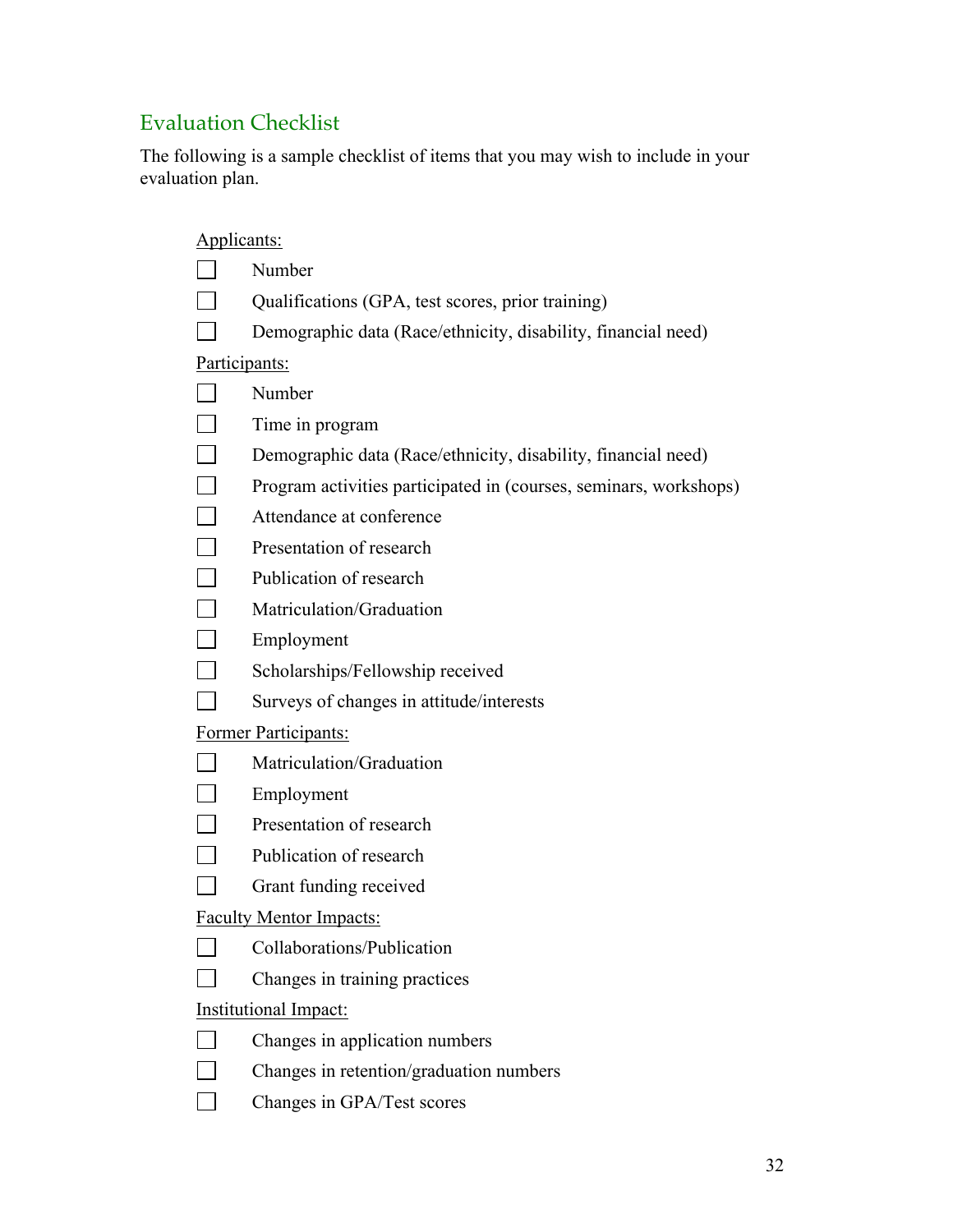# Recruitment Plan Checklist

Institutional Environment:

| Current recruitment activities |
|--------------------------------|
|--------------------------------|

- $\Box$ Established connections to minority serving institutions
- $\Box$ Current application, admission, and matriculation data
- $\Box$ Historical application, admission, and matriculation data

Items to include in a proposed plan:

| Web presence description                                                                           |
|----------------------------------------------------------------------------------------------------|
| Creation/strengthening of connections to minority serving institutions                             |
| Visits to feeder schools                                                                           |
| Attendance at national recruitment events (such as minority conferences<br>like SACNAS and ABRCMS) |
| Support of campus visits for prospective students                                                  |
| Undergraduate summer research or bridging programs                                                 |
| Established connections to local community<br>college/undergraduate/master's institutions          |
| Presence of other training programs on campus and collaborations<br>between those programs         |
| Faculty involvement in recruitment activities                                                      |
| <b>Application Process</b>                                                                         |
| Other items planned to increase and diversity the applicant pool                                   |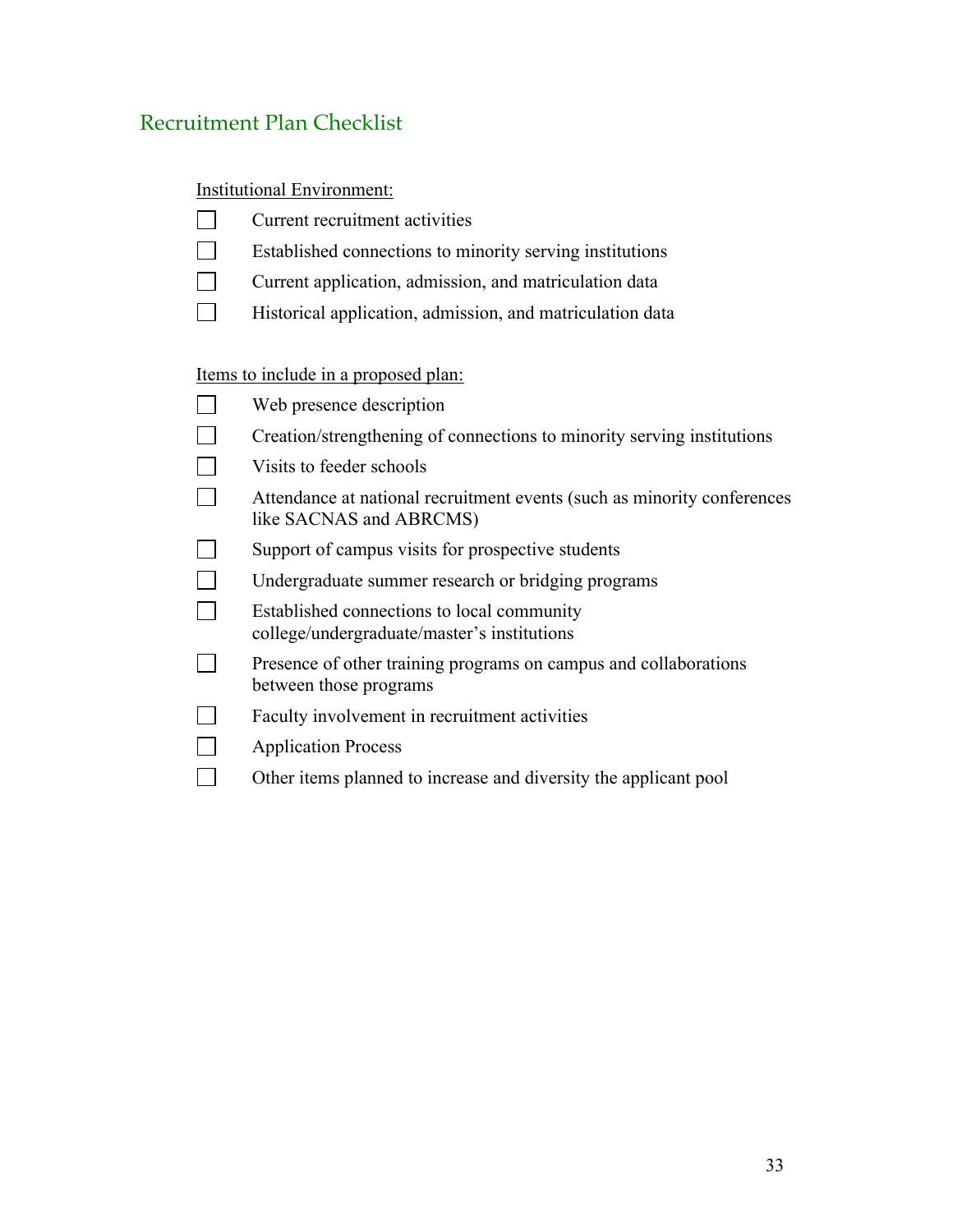# Training Program Checklist

Training programs incorporate a variety of elements. Here is a sample checklist of components.

#### Coursework:

- $\mathcal{L}^{\text{max}}$ Core coursework in the discipline or cross-discipline
- $\Box$ Statistical training
- $\Box$ Specialized training course
- $\Box$ Responsible conduct of research course

#### Workshops/Seminars/Additional Training:

- $\Box$ Grant writing workshop
- $\Box$ Communicating science workshop
- $\Box$ Poster presentation workshop
- П Standardized test prep workshop
- $\Box$ Applying to graduate programs workshop
- $\Box$ Obtaining a postdoctoral fellowships workshop

### Meetings/Symposia:

- Local Poster Symposia  $\Box$
- $\Box$ Regional/National Conference
- $\Box$ Speaker Series
- $\Box$ Participant meetings
- $\Box$ Mentor recognition event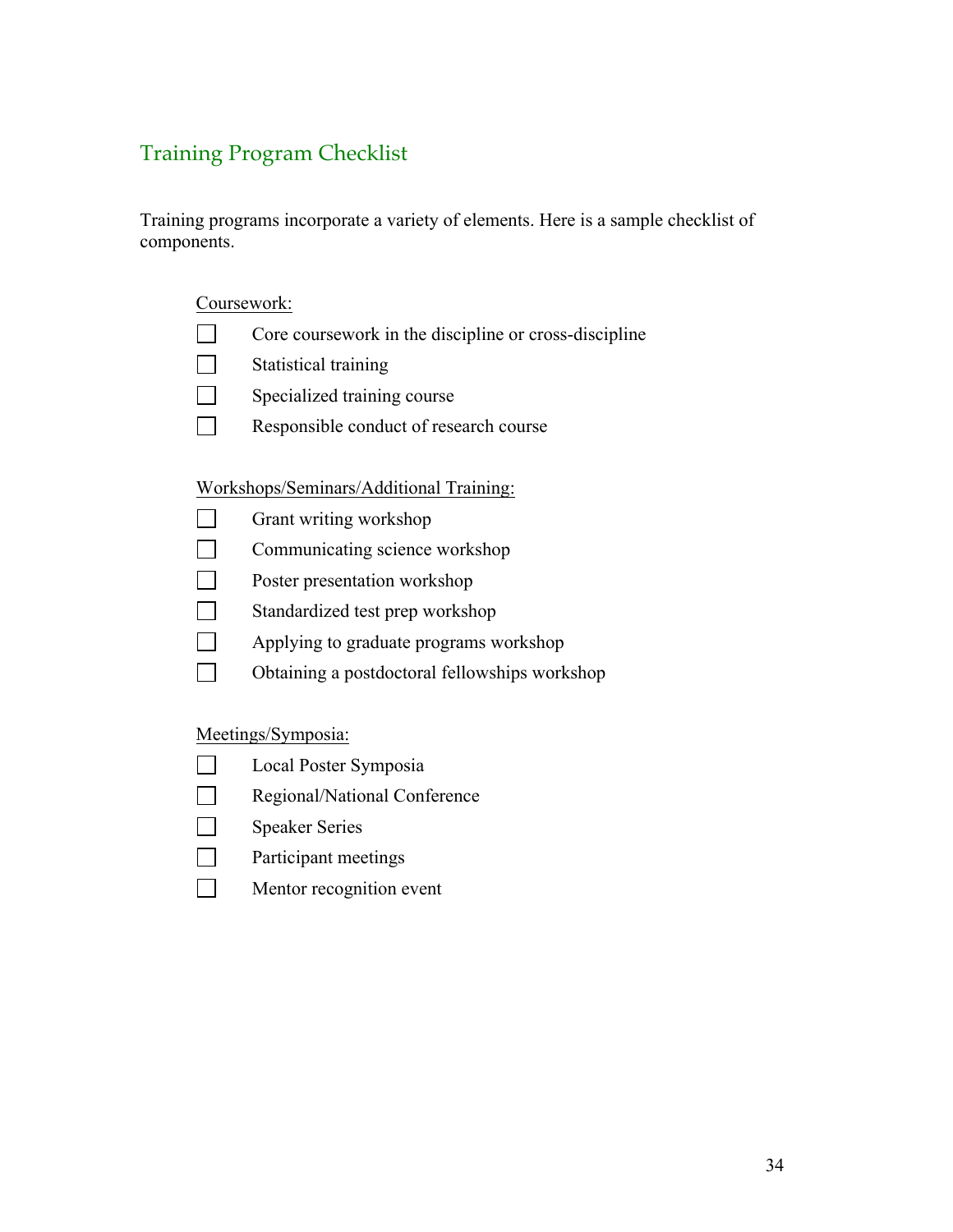# Sample Participant Application Forms

Undergraduate Program Application Form:

| First Name:                                                                       |                                                                                                                          | Last Name:                                                                                                                                 |
|-----------------------------------------------------------------------------------|--------------------------------------------------------------------------------------------------------------------------|--------------------------------------------------------------------------------------------------------------------------------------------|
| Email:                                                                            |                                                                                                                          | Phone: (                                                                                                                                   |
| Street Address:                                                                   |                                                                                                                          |                                                                                                                                            |
| City:                                                                             |                                                                                                                          | State:<br>Zip:                                                                                                                             |
| Please select one:                                                                |                                                                                                                          |                                                                                                                                            |
|                                                                                   | <b>US Citizen</b><br><b>US</b> National<br>Permanent Resident<br><b>International Student</b>                            |                                                                                                                                            |
| Please select all that apply:                                                     |                                                                                                                          |                                                                                                                                            |
| <b>Black</b>                                                                      | American Indian/Alaska Native<br>Asian American<br>Hispanic/Latino/Chicano<br>Pacific Islander<br>Other (please specify) |                                                                                                                                            |
| Gender: $\Box$ F $\Box$ M                                                         |                                                                                                                          |                                                                                                                                            |
|                                                                                   | Highest Level of Education Completed by                                                                                  |                                                                                                                                            |
| Parent 1:<br><b>GED</b><br><b>High School</b><br>Some College<br><b>Bachelors</b> | Less than High School<br>Graduate/Professional Degree                                                                    | Parent 2:<br>Less than High School<br><b>GED</b><br><b>High School</b><br>Some College<br><b>Bachelors</b><br>Graduate/Professional Degree |

Please attach a transcript, a description of your educational and career goals (150 words or less) and a brief description of your research interests (150 words or less).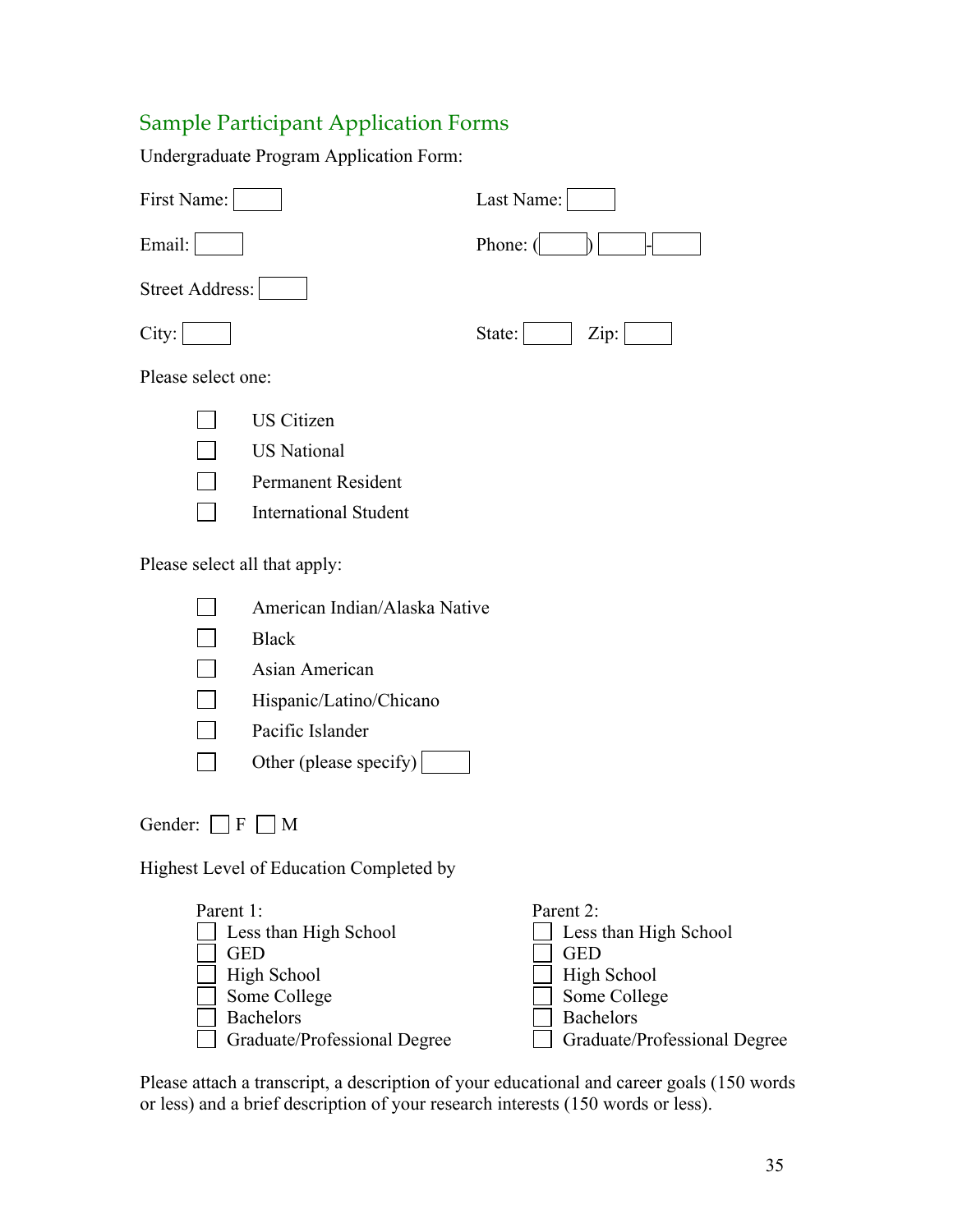# Sample Application Requirements, Graduate Training Program

December 18, 2014

# **TO: Faculty Participating in the Sample\* Predoctoral Training Program FROM: Peter Smith, Director**

On behalf of the Steering Committee for the Graduate Training Program in Really Cool Science, I would like to solicit nominations for eight trainee positions that will become available on {date}.

Appointment to the program is for 12 months, but is renewable if the student makes satisfactory progress in her/his graduate research/studies and in fulfilling the requirements of the Training Program. Support will provide a stipend and an allowance for supplies, travel, insurance and other program related activities. Appointments can be for a maximum of two years. Support for students after they have completed their tenure on the training grant is the responsibility of the sponsoring faculty member and home department.

**P**lease nominate your student if he/she meets the following qualifications.

### Eligibility Requirements

### **To be eligible a student must satisfy the following criteria:**

- 1. They must be a U.S. citizen or permanent resident of the United States.
- 2. Their Ph.D. dissertation advisor must be a faculty participant of the Sample Predoctoral Training Program.
- 3. They must have completed at least one semester and preferably one or two years of graduate studies at KU.
- 4. They must agree to complete the requirements in the training program
- 5. They must agree to participate in the quarterly meetings, seminar series, and a yearly symposium.
- 6. They must complete a 3-6 month industrial internship sometime within their tenure as a graduate student.
- 7. Their research project must fit within the guidelines of the training program.

### Nomination Process

To be considered for a position, the following materials must be submitted to **Dr. Fred Jones** (fjones@ku.edu) by **{date}:**

### From the mentor:

- 1. A letter of nomination describing the reasons why you feel the student should be considered for this training grant.
- 2. Indicate the amount and source of any funds that will be used to supplement the trainee's stipend.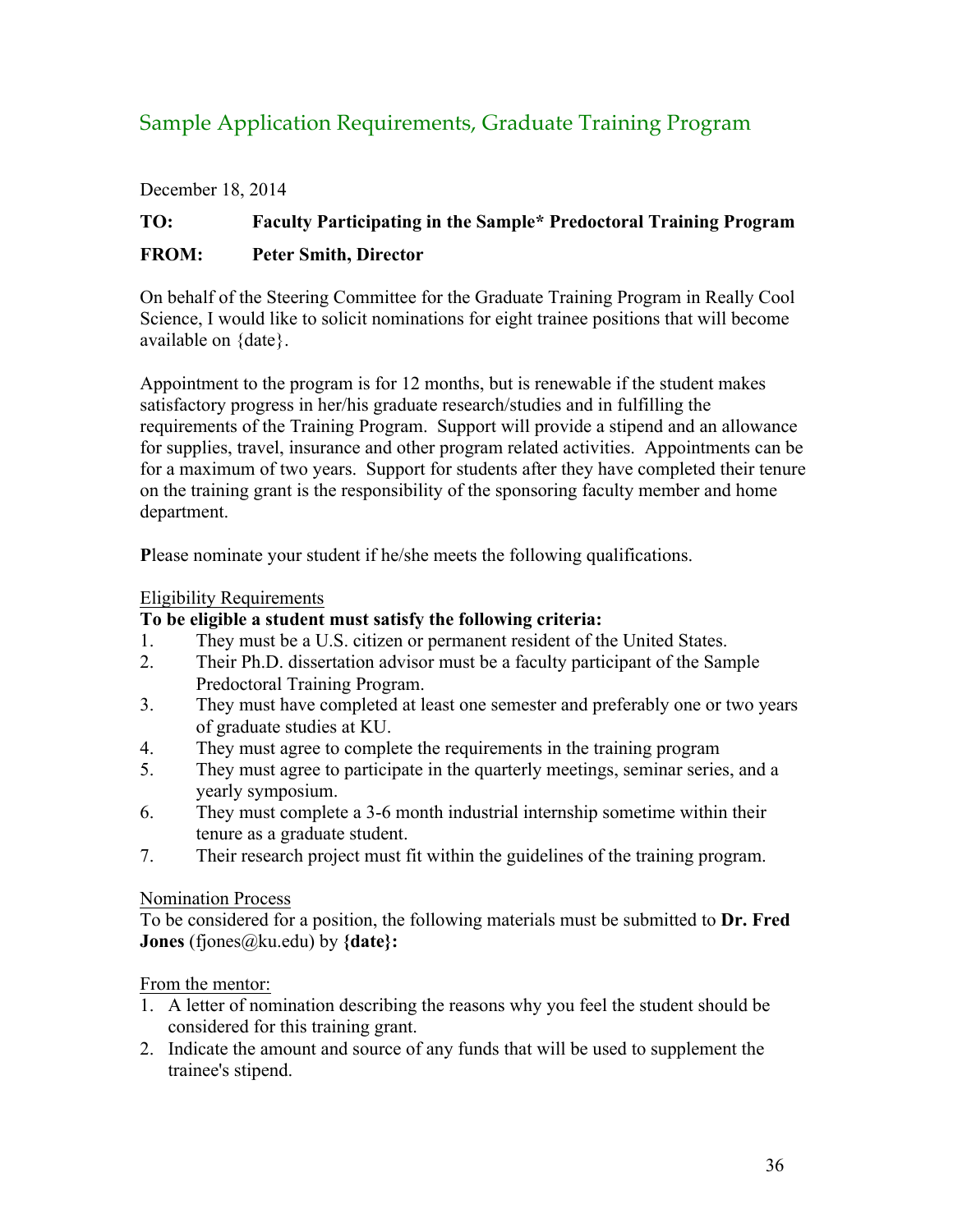From the trainee applicant:

- 3. A listing of the courses that the student has taken at KU and the grades earned in each. GRE scores must also be provided.
- 4. A brief description of their Ph.D. research dissertation project.
- 5. A brief biographical sketch for the student.
- 6. An indication of whether the student is a resident or non-resident of the U.S. and the state of Kansas.

7.

If selected as a trainee, the student will receive a stipend (\$xx,xxx/12 months) and their tuition. A modest supply and expense budget (\$x,xxx), health insurance, and travel budget (\$xxxx) will also be provided to each trainee.\*

\*NOTE: The stipend amount is set by NIH and compliance with issues such as IACUC or IRB may be required as "Just in Time" information.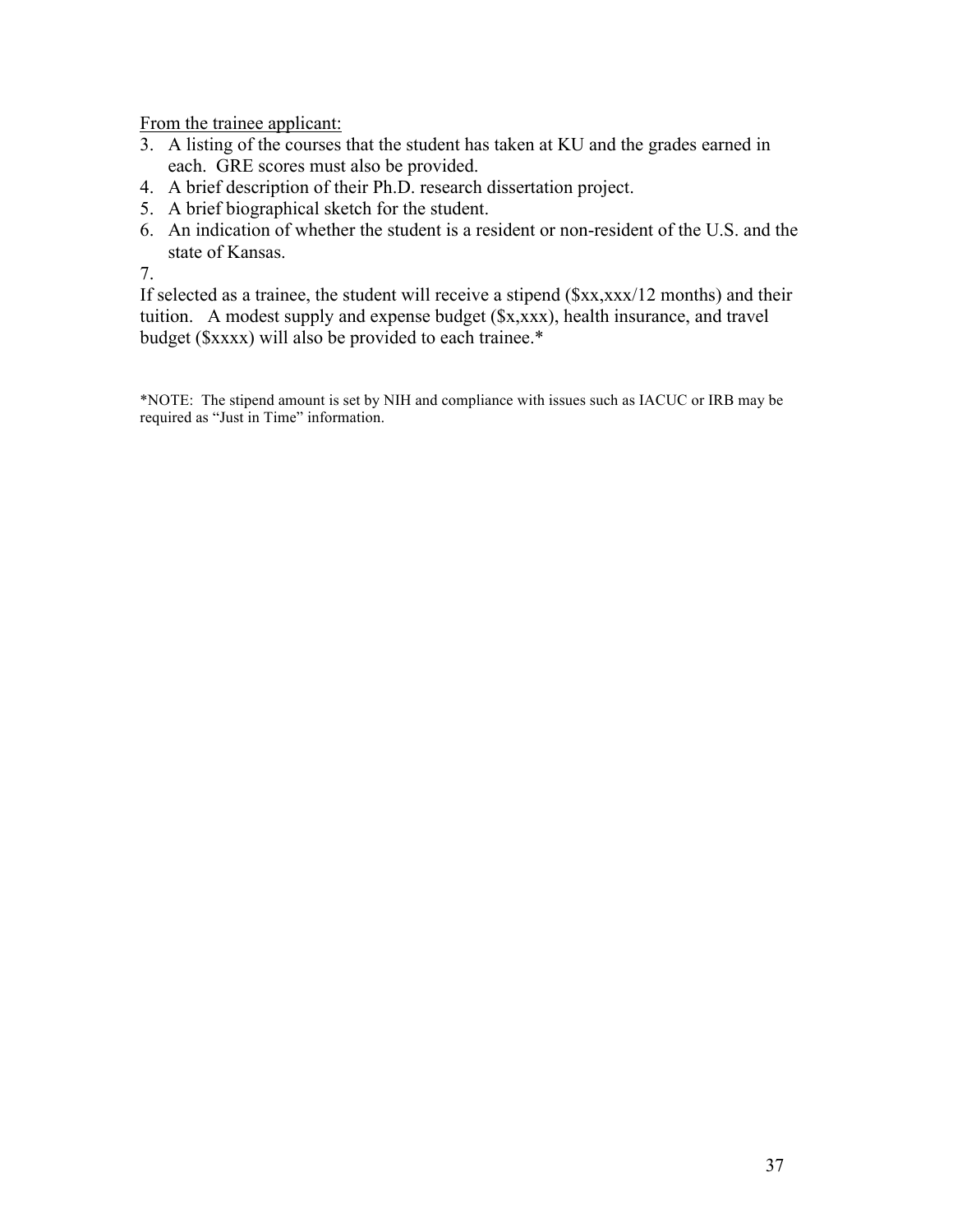# Sample Mentor/Student Feedback Forms

When working with undergraduate students in their first lab experience, regular feedback may be desired. The following is a sample of forms allowing student and mentor feedback on the research experience.

# Sample\* Program Student evaluation of Mentor form

Please provide the information requested, save this document, and return it via email (as an attachment). Student Name

Mentor

Date:

1. My mentor has provided the necessary assistance to prepare me to conduct my research project.

|                                                                                                                                                           |  |  |          | strongly agree $\Box$ agree $\Box$ neutral $\Box$ disagree $\Box$ strongly disagree        |  |
|-----------------------------------------------------------------------------------------------------------------------------------------------------------|--|--|----------|--------------------------------------------------------------------------------------------|--|
| 2. My mentor assisted in designing a research project that corresponds with my skill level<br>and the time available                                      |  |  |          |                                                                                            |  |
| $\Box$ strongly agree $\Box$ agree $\Box$ neutral                                                                                                         |  |  | disagree | $\Box$ strongly disagree                                                                   |  |
| 3. I have a good relationship with my mentor.                                                                                                             |  |  |          |                                                                                            |  |
|                                                                                                                                                           |  |  |          | strongly agree $\Box$ agree $\Box$ neutral $\Box$ disagree $\Box$ strongly disagree        |  |
| 4. I have a good working relationship with other members of the lab.                                                                                      |  |  |          |                                                                                            |  |
|                                                                                                                                                           |  |  |          | strongly agree $\Box$ agree $\Box$ neutral $\Box$ disagree $\Box$ strongly disagree        |  |
| 5. My research is interesting and supports my long-term career goals and interests.                                                                       |  |  |          |                                                                                            |  |
|                                                                                                                                                           |  |  |          | $\Box$ strongly agree $\Box$ agree $\Box$ neutral $\Box$ disagree $\Box$ strongly disagree |  |
| 6. My mentor has discussed opportunities for presenting my research with me.                                                                              |  |  |          |                                                                                            |  |
|                                                                                                                                                           |  |  |          | $\Box$ strongly agree $\Box$ agree $\Box$ neutral $\Box$ disagree $\Box$ strongly disagree |  |
| 7. My mentor has discussed graduate school/career opportunities with me                                                                                   |  |  |          |                                                                                            |  |
|                                                                                                                                                           |  |  |          | $\Box$ strongly agree $\Box$ agree $\Box$ neutral $\Box$ disagree $\Box$ strongly disagree |  |
| Good things I have learned since the mentorship began:                                                                                                    |  |  |          |                                                                                            |  |
| Things I still have to learn to do:                                                                                                                       |  |  |          |                                                                                            |  |
| Overall satisfaction with my mentor arrangement.<br>$\Box$ very satisfied $\Box$ satisfied $\Box$ neutral $\Box$ unsatisfied $\Box$ extremely unsatisfied |  |  |          |                                                                                            |  |

Other comments: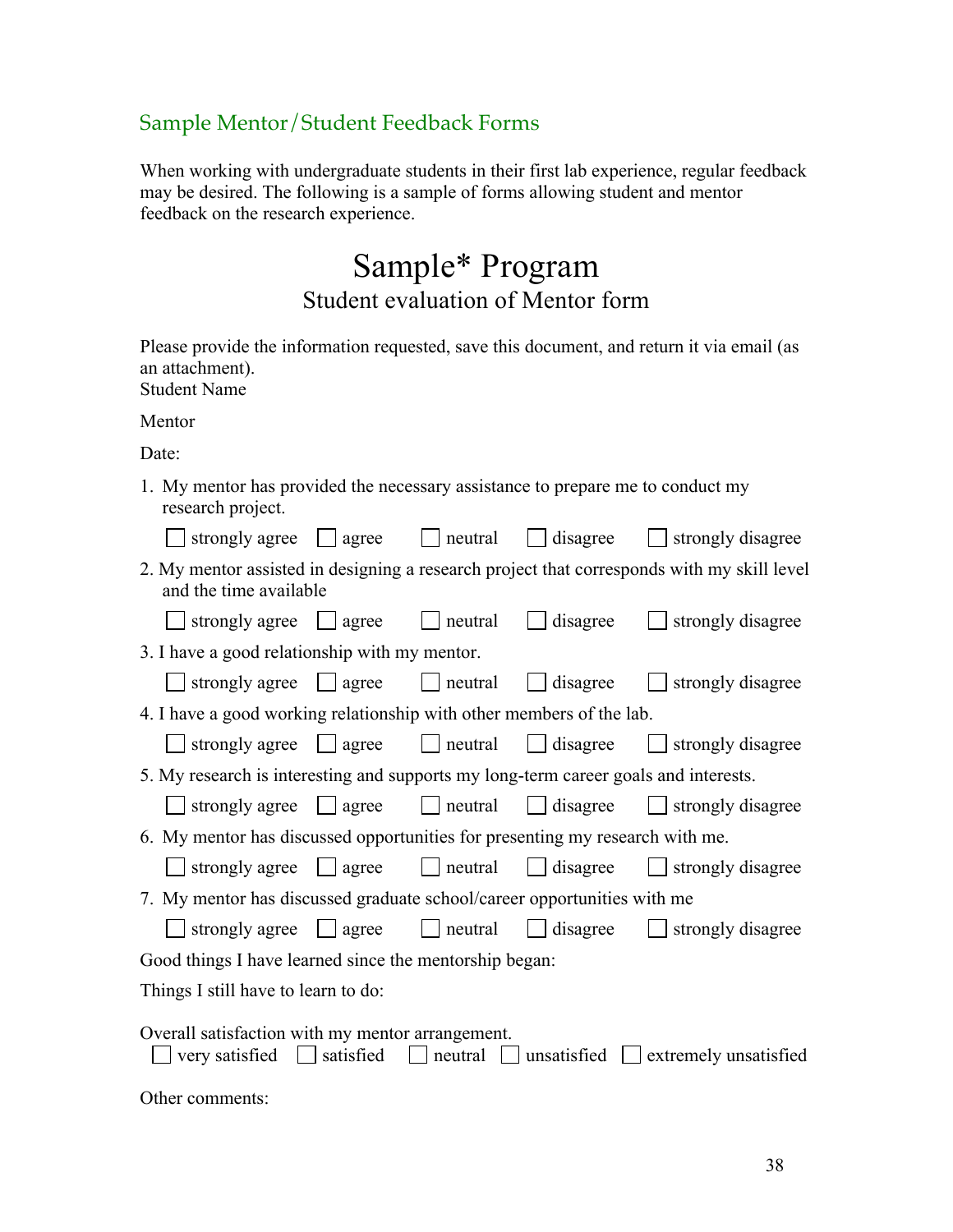# Sample\* Program Mentor evaluation of Student form

We would like information about how your mentorship arrangement is working for you. **This feedback is crucial** to helping us learn how to develop and maintain effective and satisfying mentorships for all parties involved. The student has given us permission to follow their work with their mentor. Please provide the information we have requested, save this document, and return it via email (as an attachment).

| <b>Student Name:</b>                                                                                                      |  |  |  |  |  |
|---------------------------------------------------------------------------------------------------------------------------|--|--|--|--|--|
| MentorName:                                                                                                               |  |  |  |  |  |
| Date:                                                                                                                     |  |  |  |  |  |
| 1. Student has good attendance and is punctual<br>strongly agree $\Box$ agree<br>neutral<br>disagree<br>strongly disagree |  |  |  |  |  |
| 2. The quality of the students work is:                                                                                   |  |  |  |  |  |
| excellent $\Box$ good<br>$\Box$ acceptable $\Box$ needs improvement $\Box$ unacceptable                                   |  |  |  |  |  |
| 3. The student's understanding of the field of study/research area is increasing.                                         |  |  |  |  |  |
| $\Box$ strongly agree $\Box$ agree<br>$\Box$ neutral $\Box$ disagree<br>$\Box$ strongly disagree                          |  |  |  |  |  |
| 4. The student has a positive attitude towards research.                                                                  |  |  |  |  |  |
| $\Box$ strongly agree $\Box$ agree<br>$\vert$ neutral<br>$\Box$ disagree<br>$\Box$ strongly disagree                      |  |  |  |  |  |
| 5. The student is able to address challenges and formulate solutions to problems<br>encountered in the research process.  |  |  |  |  |  |
| $\Box$ strongly agree $\Box$ agree<br>$\Box$ disagree<br>strongly disagree<br>$\vert$   neutral                           |  |  |  |  |  |
| 6. I have discussed opportunities for presenting research with the student                                                |  |  |  |  |  |
| $\bigcap$ Yes $\bigcap$ No                                                                                                |  |  |  |  |  |
| 7. I have discussed graduate school/career opportunities with the student.                                                |  |  |  |  |  |
| $\Box$ No<br>$\blacksquare$ Yes                                                                                           |  |  |  |  |  |
| 8. The student has his/her own research project.                                                                          |  |  |  |  |  |
| $\mathbf{Yes}$<br>$\vert$ No                                                                                              |  |  |  |  |  |
| Good things the student has accomplished since the mentorship began:                                                      |  |  |  |  |  |
| Things the student still must work on:                                                                                    |  |  |  |  |  |
| Overall satisfaction with student progress:                                                                               |  |  |  |  |  |
| $\Box$ very satisfied $\Box$ satisfied<br>$\Box$ neutral<br>$\Box$ unsatisfied $\Box$ extremely unsatisfied               |  |  |  |  |  |

Comments: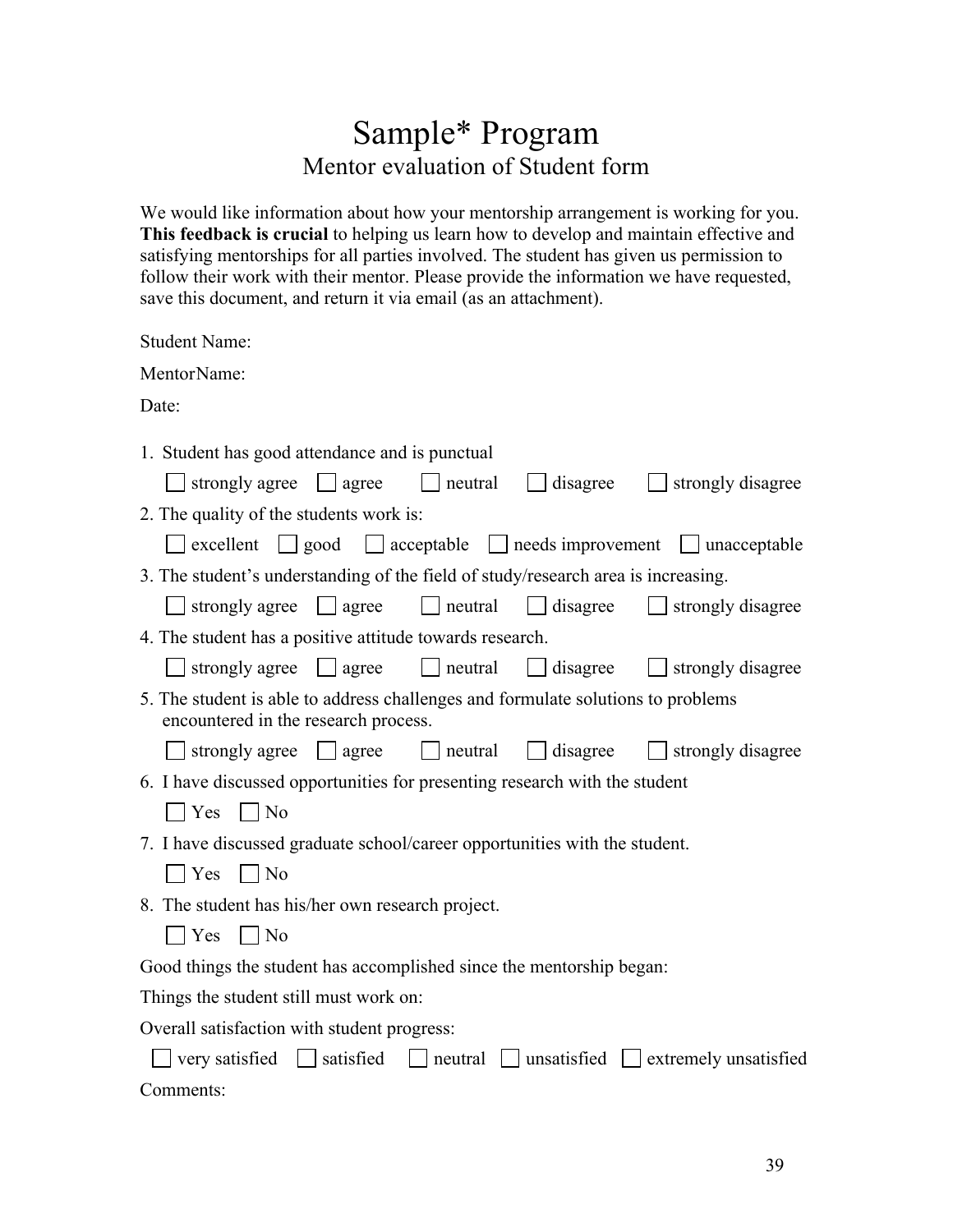# Sample Exit Interview Form

You may wish to collect some feedback as students prepare to exit the program. The following form is a sample of possible questions for an in-person exit interview.

# Program Exit Interview

New Address, Phone, Email:

Permanent Contact Address, Phone, Email:

How do you feel about your laboratory work/research experience? (Likes and dislikes)

Was the research project you were working on in your mentor's laboratory completed to your satisfaction?

Was your mentor also satisfied?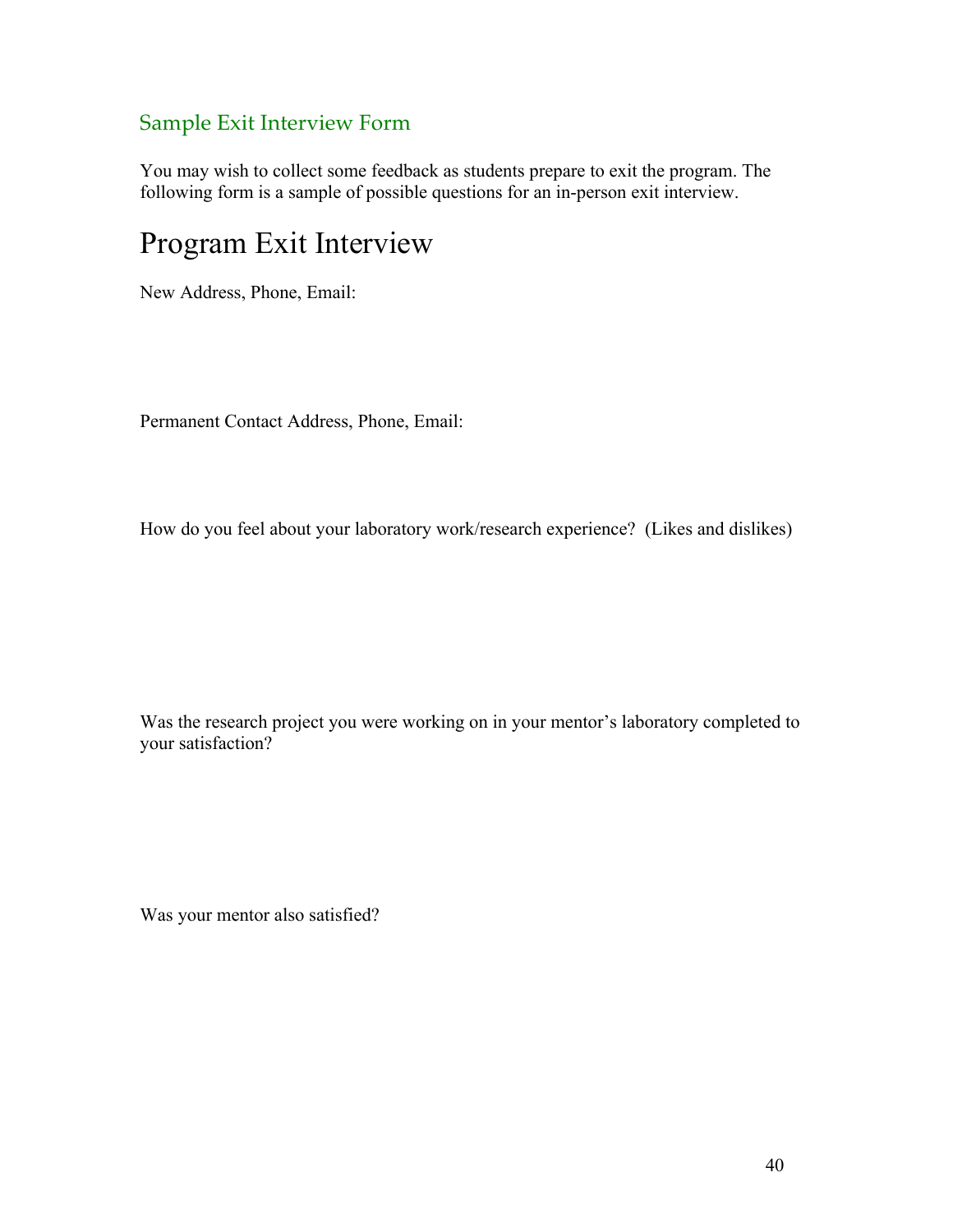Did you report the project at a local or national forum(s)? Where? When?

Will the results be published in some form? Where? When?

Do you have any suggestions for improving this program?

Have your future goals and interests in research changed because of what you experienced in this program? How?

Will you be receiving financial support sufficient to permit you to continue your education? Yes No If yes, what is the source of that support? Family?

Scholarship? [Which one $(s)$ ?] Employment? Where? (Science related?) Loans?